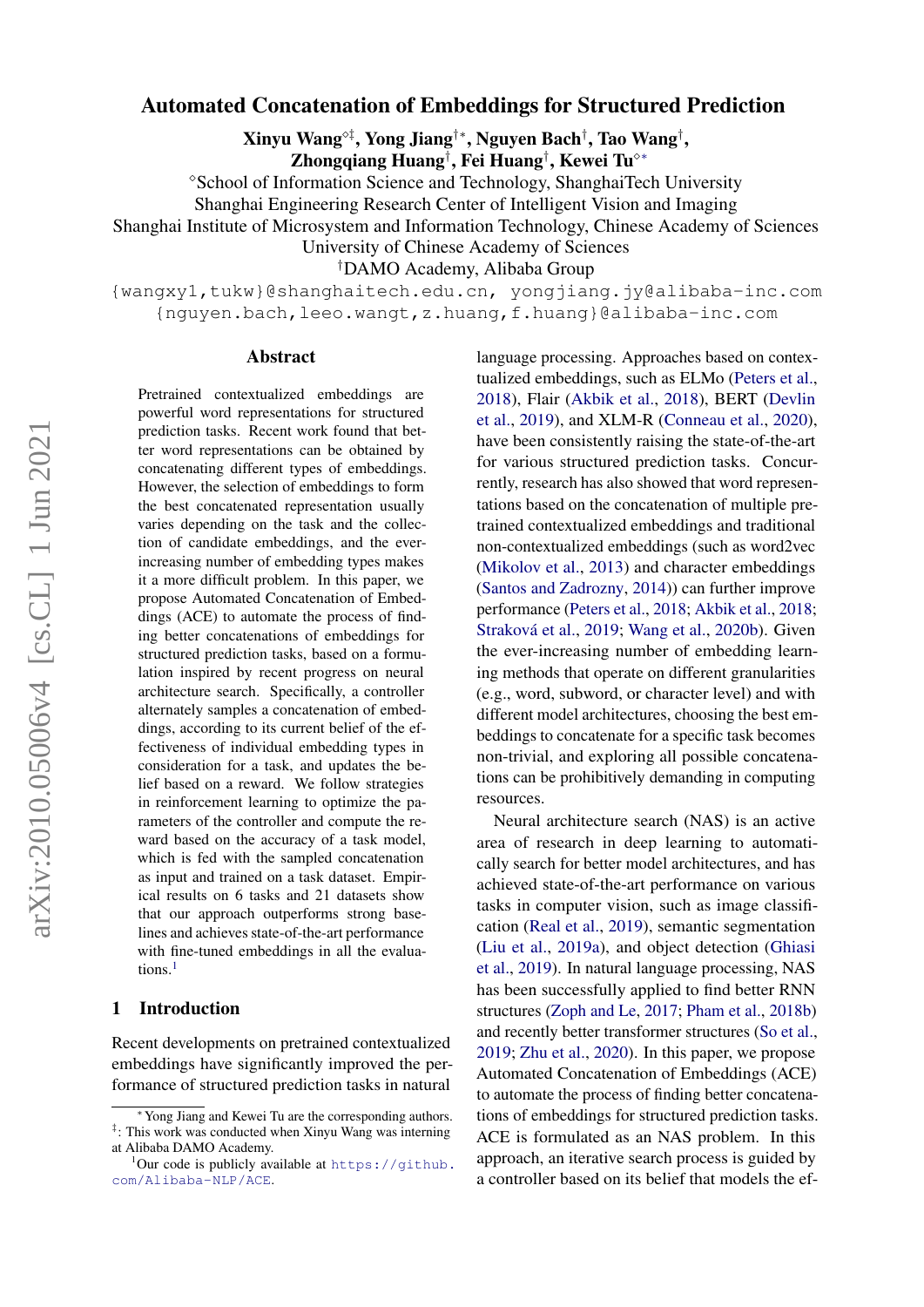fectiveness of individual embedding candidates in consideration for a specific task. At each step, the controller samples a concatenation of embeddings according to the belief model and then feeds the concatenated word representations as inputs to a task model, which in turn is trained on the task dataset and returns the model accuracy as a reward signal to update the belief model. We use the policy gradient algorithm [\(Williams,](#page-13-1) [1992\)](#page-13-1) in reinforcement learning [\(Sutton and Barto,](#page-12-4) [1992\)](#page-12-4) to solve the optimization problem. In order to improve the efficiency of the search process, we also design a special reward function by accumulating all the rewards based on the transformation between the current concatenation and all previously sampled concatenations.

Our approach is different from previous work on NAS in the following aspects:

- 1. Unlike most previous work, we focus on searching for better word representations rather than better model architectures.
- 2. We design a novel search space for the embedding concatenation search. Instead of using RNN as in previous work of [Zoph and Le](#page-14-0) [\(2017\)](#page-14-0), we design a more straightforward controller to generate the embedding concatenation. We design a novel reward function in the objective of optimization to better evaluate the effectiveness of each concatenated embeddings.
- 3. ACE achieves high accuracy without the need for retraining the task model, which is typically required in other NAS approaches.
- 4. Our approach is efficient and practical. Although ACE is formulated in a NAS framework, ACE can find a strong word representation on a single GPU with only a few GPU-hours for structured prediction tasks. In comparison, a lot of NAS approaches require dozens or even thousands of GPU-hours to search for good neural architectures for their corresponding tasks.

Empirical results show that ACE outperforms strong baselines. Furthermore, when ACE is applied to concatenate pretrained contextualized embeddings fine-tuned on specific tasks, we can achieve state-of-the-art accuracy on 6 structured prediction tasks including Named Entity Recognition [\(Sundheim,](#page-12-5) [1995\)](#page-12-5), Part-Of-Speech tagging [\(DeRose,](#page-9-4) [1988\)](#page-9-4), chunking [\(Tjong Kim Sang and](#page-12-6) [Buchholz,](#page-12-6) [2000\)](#page-12-6), aspect extraction [\(Hu and Liu,](#page-10-1) [2004\)](#page-10-1), syntactic dependency parsing [\(Tesnière,](#page-12-7) [1959\)](#page-12-7) and semantic dependency parsing [\(Oepen](#page-11-3) [et al.,](#page-11-3) [2014\)](#page-11-3) over 21 datasets. Besides, we also analyze the advantage of ACE and reward function design over the baselines and show the advantage of ACE over ensemble models.

## 2 Related Work

#### 2.1 Embeddings

Non-contextualized embeddings, such as word2vec [\(Mikolov et al.,](#page-11-1) [2013\)](#page-11-1), GloVe [\(Pennington et al.,](#page-11-4) [2014\)](#page-11-4), and fastText [\(Bojanowski et al.,](#page-9-5) [2017\)](#page-9-5), help lots of NLP tasks. Character embeddings [\(San](#page-12-0)[tos and Zadrozny,](#page-12-0) [2014\)](#page-12-0) are trained together with the task and applied in many structured prediction tasks [\(Ma and Hovy,](#page-11-5) [2016;](#page-11-5) [Lample et al.,](#page-10-2) [2016;](#page-10-2) [Dozat and Manning,](#page-9-6) [2018\)](#page-9-6). For pretrained contextualized embeddings, ELMo [\(Peters et al.,](#page-11-0) [2018\)](#page-11-0), a pretrained contextualized word embedding generated with multiple Bidirectional LSTM layers, significantly outperforms previous state-of-the-art approaches on several NLP tasks. Following this idea, [Akbik et al.](#page-9-0) [\(2018\)](#page-9-0) proposed Flair embeddings, which is a kind of contextualized character embeddings and achieved strong performance in sequence labeling tasks. Recently, [Devlin et al.](#page-9-1) [\(2019\)](#page-9-1) proposed BERT, which encodes contextualized sub-word information by Transformers [\(Vaswani et al.,](#page-12-8) [2017\)](#page-12-8) and significantly improves the performance on a lot of NLP tasks. Much research such as RoBERTa [\(Liu et al.,](#page-11-6) [2019c\)](#page-11-6) has focused on improving BERT model's performance through stronger masking strategies. Moreover, multilingual contextualized embeddings become popular. [Pires et al.](#page-11-7) [\(2019\)](#page-11-7) and [Wu and Dredze](#page-13-2) [\(2019\)](#page-13-2) showed that Multilingual BERT (M-BERT) could learn a good multilingual representation effectively with strong cross-lingual zero-shot transfer performance in various tasks. [Conneau et al.](#page-9-2) [\(2020\)](#page-9-2) proposed XLM-R, which is trained on a larger multilingual corpus and significantly outperforms M-BERT on various multilingual tasks.

#### 2.2 Neural Architecture Search

Recent progress on deep learning has shown that network architecture design is crucial to the model performance. However, designing a strong neural architecture for each task requires enormous efforts, high level of knowledge, and experiences over the task domain. Therefore, automatic design of neural architecture is desired. A crucial part of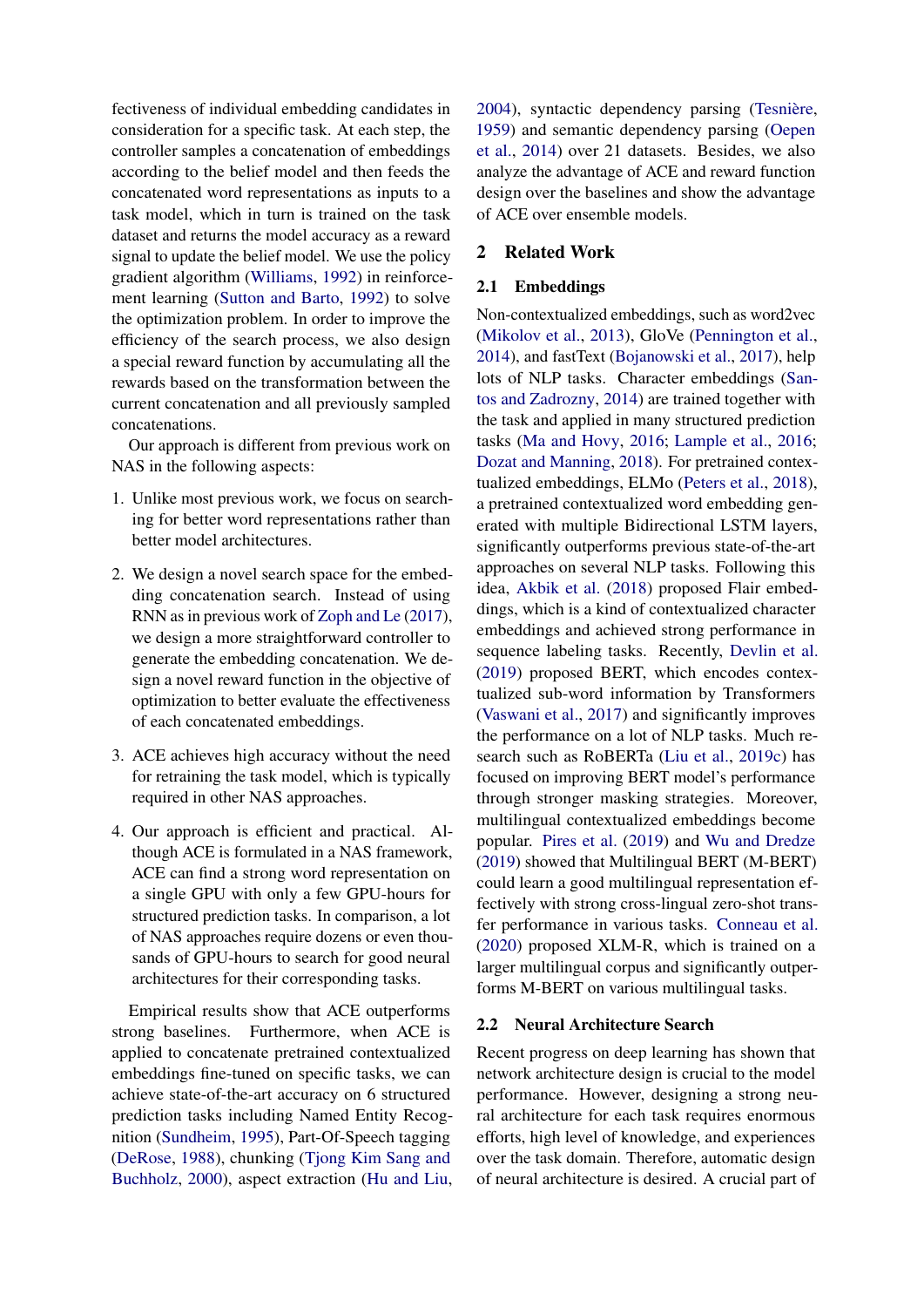NAS is search space design, which defines the discoverable NAS space. Previous work [\(Baker et al.,](#page-9-7) [2017;](#page-9-7) [Zoph and Le,](#page-14-0) [2017;](#page-14-0) [Xie and Yuille,](#page-13-3) [2017\)](#page-13-3) designs a global search space [\(Elsken et al.,](#page-9-8) [2019\)](#page-9-8) which incorporates structures from hand-crafted architectures. For example, [Zoph and Le](#page-14-0) [\(2017\)](#page-14-0) designed a chained-structured search space with skip connections. The global search space usually has a considerable degree of freedom. For example, the approach of [Zoph and Le](#page-14-0) [\(2017\)](#page-14-0) takes 22,400 GPUhours to search on CIFAR-10 dataset. Based on the observation that existing hand-crafted architectures contain repeated structures [\(Szegedy et al.,](#page-12-9) [2016;](#page-12-9) [He et al.,](#page-10-3) [2016;](#page-10-3) [Huang et al.,](#page-10-4) [2017\)](#page-10-4), [Zoph et al.](#page-14-2) [\(2018\)](#page-14-2) explored cell-based search space which can reduce the search time to 2,000 GPU-hours.

In recent NAS research, reinforcement learning and evolutionary algorithms are the most usual approaches. In reinforcement learning, the agent's actions are the generation of neural architectures and the action space is identical to the search space. Previous work usually applies an RNN layer [\(Zoph](#page-14-0) [and Le,](#page-14-0) [2017;](#page-14-0) [Zhong et al.,](#page-13-4) [2018;](#page-13-4) [Zoph et al.,](#page-14-2) [2018\)](#page-14-2) or use Markov Decision Process [\(Baker et al.,](#page-9-7) [2017\)](#page-9-7) to decide the hyper-parameter of each structure and decide the input order of each structure. Evolutionary algorithms have been applied to architecture search for many decades [\(Miller et al.,](#page-11-8) [1989;](#page-11-8) [Ange](#page-9-9)[line et al.,](#page-9-9) [1994;](#page-9-9) [Stanley and Miikkulainen,](#page-12-10) [2002;](#page-12-10) [Floreano et al.,](#page-9-10) [2008;](#page-9-10) [Jozefowicz et al.,](#page-10-5) [2015\)](#page-10-5). The algorithm repeatedly generates new populations through recombination and mutation operations and selects survivors through competing among the population. Recent work with evolutionary algorithms differ in the method on parent/survivor selection and population generation. For example, [Real et al.](#page-12-11) [\(2017\)](#page-12-11), [Liu et al.](#page-10-6) [\(2018a\)](#page-10-6), [Wistuba](#page-13-5) [\(2018\)](#page-13-5) and [Real et al.](#page-12-2) [\(2019\)](#page-12-2) applied tournament selection [\(Goldberg and Deb,](#page-10-7) [1991\)](#page-10-7) for the parent selection while [Xie and Yuille](#page-13-3) [\(2017\)](#page-13-3) keeps all parents. [Suganuma et al.](#page-12-12) [\(2017\)](#page-12-12) and [Elsken](#page-9-11) [et al.](#page-9-11) [\(2018\)](#page-9-11) chose the best model while [Real et al.](#page-12-2) [\(2019\)](#page-12-2) chose several latest models as survivors.

# 3 Automated Concatenation of Embeddings

In ACE, a task model and a controller interact with each other repeatedly. The task model predicts the task output, while the controller searches for better embedding concatenation as the word representation for the task model to achieve higher accuracy.

Given an embedding concatenation generated from the controller, the task model is trained over the task data and returns a reward to the controller. The controller receives the reward to update its parameter and samples a new embedding concatenation for the task model. Figure [1](#page-4-0) shows the general architecture of our approach.

## 3.1 Task Model

For the task model, we emphasis on sequencestructured and graph-structured outputs. Given a structured prediction task with input sentence  $x$ and structured output  $y$ , we can calculate the probability distribution  $P(y|x)$  by:

$$
P(\mathbf{y}|\mathbf{x}) = \frac{\exp\left(\text{Score}(\mathbf{x}, \mathbf{y})\right)}{\sum_{\mathbf{y'} \in \mathbb{Y}(\mathbf{x})} \exp\left(\text{Score}(\mathbf{x}, \mathbf{y'})\right)}
$$

where  $\mathbb{Y}(x)$  represents all possible output structures given the input sentence  $x$ . Depending on different structured prediction tasks, the output structure  $y$  can be label sequences, trees, graphs or other structures. In this paper, we use sequencestructured and graph-structured outputs as two exemplar structured prediction tasks. We use BiLSTM-CRF model [\(Ma and Hovy,](#page-11-5) [2016;](#page-11-5) [Lample](#page-10-2) [et al.,](#page-10-2) [2016\)](#page-10-2) for sequence-structured outputs and use BiLSTM-Biaffine model [\(Dozat and Manning,](#page-9-12) [2017\)](#page-9-12) for graph-structured outputs:

$$
\begin{aligned} P^{\text{seq}}(\bm{y}|\bm{x}) = \text{BiLSTM-CRF}(\bm{V}, \bm{y}) \\ P^{\text{graph}}(\bm{y}|\bm{x}) = \text{BiLSTM-Biaffine}(\bm{V}, \bm{y}) \end{aligned}
$$

where  $\mathbf{V} = [\mathbf{v}_1; \cdots; \mathbf{v}_n], \mathbf{V} \in \mathbb{R}^{d \times n}$  is a matrix of the word representations for the input sentence  $x$  with n words,  $d$  is the hidden size of the concatenation of all embeddings. The word representation  $v_i$  of *i*-th word is a concatenation of L types of word embeddings:

$$
\boldsymbol{v}_i^l=\text{embed}_i^l(\boldsymbol{x}); \hspace{2mm} \boldsymbol{v}_i=[\boldsymbol{v}_i^1;\boldsymbol{v}_i^2;\ldots;\boldsymbol{v}_i^L]
$$

where embed<sup> $l$ </sup> is the model of  $l$ -th embeddings,  $v_i \in \mathbb{R}^d$ ,  $v_i^l \in \mathbb{R}^{d^l}$ .  $d^l$  is the hidden size of embed<sup>l</sup>.

## 3.2 Search Space Design

The neural architecture search space can be represented as a set of neural networks [\(Elsken et al.,](#page-9-8) [2019\)](#page-9-8). A neural network can be represented as a directed acyclic graph with a set of nodes and directed edges. Each node represents an operation, while each edge represents the inputs and outputs between these nodes. In ACE, we represent each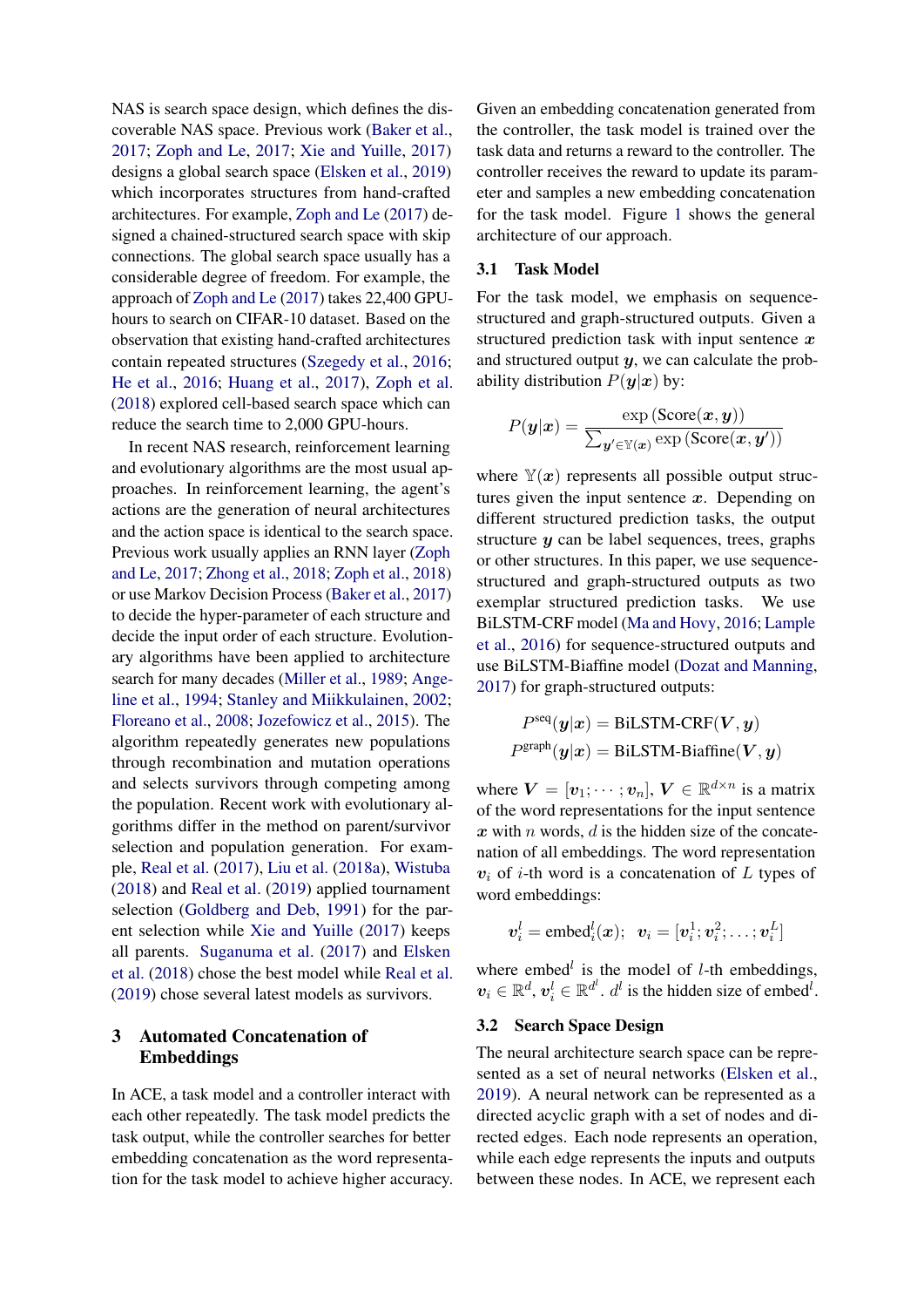embedding candidate as a node. The input to the nodes is the input sentence  $x$ , and the outputs are the embeddings  $v^l$ . Since we concatenate the embeddings as the word representation of the task model, there is no connection between nodes in our search space. Therefore, the search space can be significantly reduced. For each node, there are a lot of options to extract word features. Taking BERT embeddings as an example, [Devlin et al.](#page-9-1) [\(2019\)](#page-9-1) concatenated the last four layers as word features while [Kondratyuk and Straka](#page-10-8) [\(2019\)](#page-10-8) applied a weighted sum of all twelve layers. However, the empirical results [\(Devlin et al.,](#page-9-1) [2019\)](#page-9-1) do not show a significant difference in accuracy. We follow the typical usage for each embedding to further reduce the search space. As a result, each embedding only has a fixed operation and the resulting search space contains  $2^L-1$  possible combinations of nodes.

In NAS, weight sharing [\(Pham et al.,](#page-11-9) [2018a\)](#page-11-9) shares the weight of structures in training different neural architectures to reduce the training cost. In comparison, we fixed the weight of pretrained embedding candidates in ACE except for the character embeddings. Instead of sharing the parameters of the embeddings, we share the parameters of the task models at each step of search. However, the hidden size of word representation varies over the concatenations, making the weight sharing of structured prediction models difficult. Instead of deciding whether each node exists in the graph, we keep all nodes in the search space and add an additional operation for each node to indicate whether the embedding is masked out. To represent the selected concatenation, we use a binary vector  $\boldsymbol{a} = [a_1, \cdots, a_l, \cdots, a_L]$  as an mask to mask out the embeddings which are not selected:

$$
\boldsymbol{v}_i = [\boldsymbol{v}_i^1 a_1; \dots; \boldsymbol{v}_i^l a_l; \dots; \boldsymbol{v}_i^L a_L] \qquad (1)
$$

where  $a_l$  is a binary variable. Since the input V is applied to a linear layer in the BiLSTM layer, multiplying the mask with the embeddings is equivalent to directly concatenating the selected embeddings:

$$
\boldsymbol{W}^{\top} \boldsymbol{v}_i = \sum_{l=1}^{L} \boldsymbol{W}_l^{\top} \boldsymbol{v}_i^l a_l \qquad (2)
$$

where  $W = [W_1; W_2; \dots; W_L]$  and  $W \in \mathbb{R}^{d \times h}$ and  $W_l \in \mathbb{R}^{d^l \times h}$ . Therefore, the model weights can be shared after applying the embedding mask to all embedding candidates' concatenation. Another benefit of our search space design is that we can remove the unused embedding candidates and the corresponding weights in  $W$  for a lighter task model after the best concatenation is found by ACE.

#### 3.3 Searching in the Space

During search, the controller generates the embedding mask for the task model iteratively. We use parameters  $\boldsymbol{\theta} = [\theta_1; \theta_2; \dots; \theta_L]$  for the controller instead of using the RNN structure applied in previous approaches [\(Zoph and Le,](#page-14-0) [2017;](#page-14-0) [Zoph et al.,](#page-14-2) [2018\)](#page-14-2). The probability distribution of selecting an concatenation  $\boldsymbol{a}$  is  $P^{\text{ctrl}}(\boldsymbol{a}; \boldsymbol{\theta}) = \prod_{l=1}^{L} P_{l}^{\text{ctrl}}(a_{l}; \theta_{l}).$ Each element  $a_l$  of  $\boldsymbol{a}$  is sampled independently from a Bernoulli distribution, which is defined as:

<span id="page-3-1"></span>
$$
P_l^{\text{ctrl}}(a_l; \theta_l) = \begin{cases} \sigma(\theta_l) & a_l = 1\\ 1 - P_l^{\text{ctrl}}(a_l = 1; \theta_l) & a_l = 0 \end{cases}
$$
(3)

where  $\sigma$  is the sigmoid function. Given the mask, the task model is trained until convergence and returns an accuracy  $R$  on the development set. As the accuracy cannot be back-propagated to the controller, we use the reinforcement algorithm for optimization. The accuracy  $R$  is used as the reward signal to train the controller. The controller's target is to maximize the expected reward  $J(\theta) = \mathbb{E}_{P^{\text{ctrl}}(\boldsymbol{a};\theta)}[R]$  through the policy gradient method [\(Williams,](#page-13-1) [1992\)](#page-13-1). In our approach, since calculating the exact expectation is intractable, the gradient of  $J(\theta)$  is approximated by sampling only one selection following the distribution  $P^{\text{ctrl}}(\boldsymbol{a}; \boldsymbol{\theta})$ at each step for training efficiency:

<span id="page-3-0"></span>
$$
\nabla_{\boldsymbol{\theta}} J(\boldsymbol{\theta}) \approx \sum_{l=1}^{L} \nabla_{\boldsymbol{\theta}} \log P_l^{\text{ctrl}}(a_l; \theta_l) (R - b) \quad (4)
$$

<span id="page-3-2"></span>where  $b$  is the baseline function to reduce the high variance of the update function. The baseline usually can be the highest accuracy during the search process. Instead of merely using the highest accuracy of development set over the search process as the baseline, we design a reward function on how each embedding candidate contributes to accuracy change by utilizing all searched concatenations' development scores. We use a binary vector  $|a^t - a^i|$ to represent the change between current embedding concatenation  $a^t$  at current time step t and  $a^i$  at previous time step  $i$ . We then define the reward function as:

<span id="page-3-4"></span><span id="page-3-3"></span>
$$
r^{t} = \sum_{i=1}^{t-1} (R_{t} - R_{i}) |a^{t} - a^{i}| \qquad (5)
$$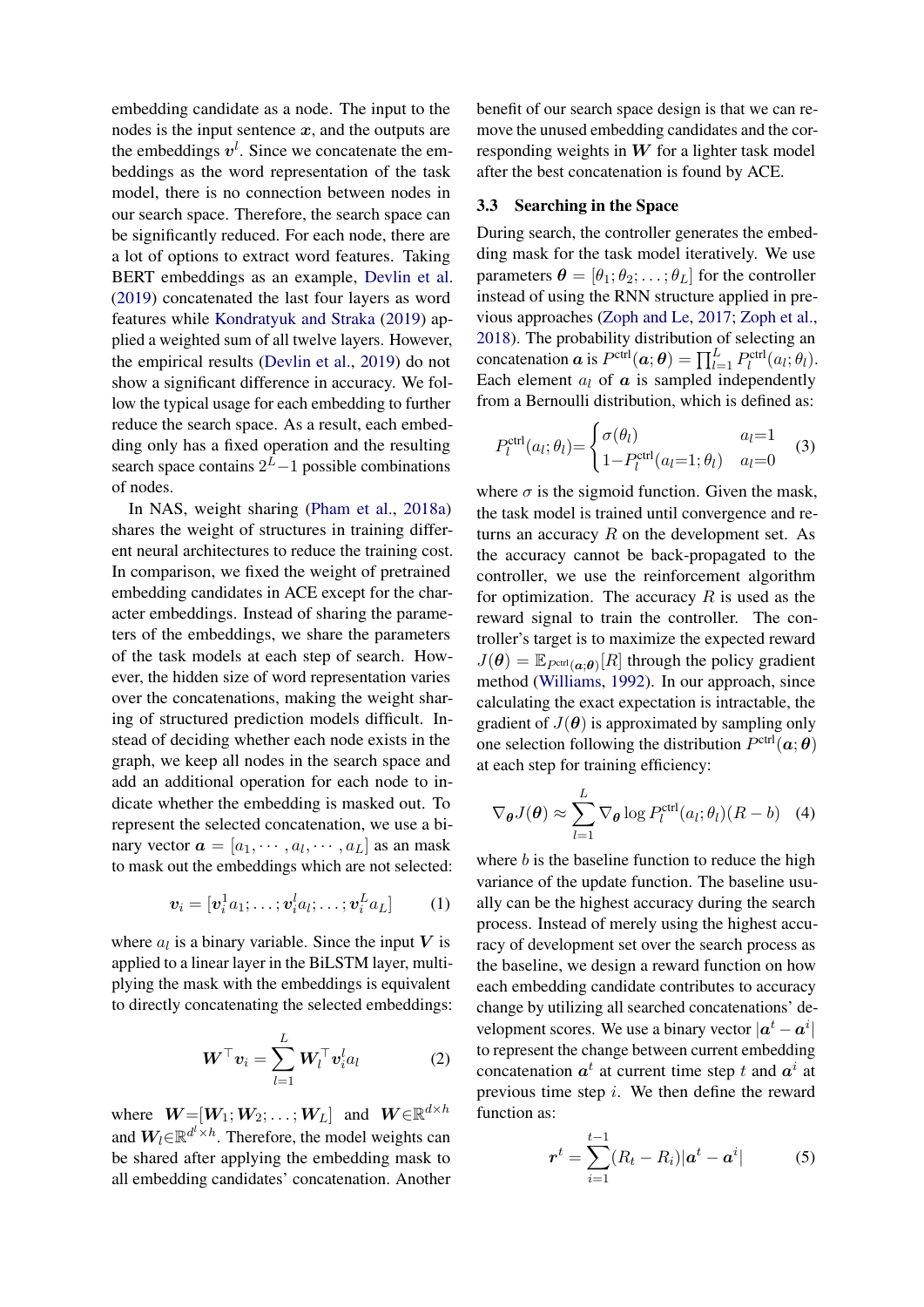<span id="page-4-0"></span>

Figure 1: The main paradigm of our approach is shown in the middle, where an example of reward function is represented in the left and an example of a concatenation action is shown in the right.

where  $r^t$  is a vector with length L representing the reward of each embedding candidate.  $R_t$ and  $R_i$  are the reward at time step t and i. When the Hamming distance of two concatenations  $Hamm(\boldsymbol{a}^t, \boldsymbol{a}^i)$  gets larger, the changed candidates' contribution to the accuracy becomes less noticeable. The controller may be misled to reward a candidate that is not actually helpful. We apply a discount factor to reduce the reward for two concatenations with a large Hamming distance to alleviate this issue. Our final reward function is:

$$
\boldsymbol{r}^{t} = \sum_{i=1}^{t-1} (R_t - R_i) \gamma^{Hamm(\boldsymbol{a}^{t}, \boldsymbol{a}^{i})-1} |\boldsymbol{a}^{t} - \boldsymbol{a}^{i}| \quad (6)
$$

where  $\gamma \in (0, 1)$ . Eq. [4](#page-3-0) is then reformulated as:

$$
\nabla_{\boldsymbol{\theta}} J_t(\boldsymbol{\theta}) \approx \sum_{l=1}^{L} \nabla_{\boldsymbol{\theta}} \log P_l^{\text{ctrl}}(a_l^t; \theta_l) r_l^t \quad (7)
$$

#### 3.4 Training

To train the controller, we use a dictionary  $D$  to store the concatenations and the corresponding validation scores. At  $t = 1$ , we train the task model with all embedding candidates concatenated. From  $t = 2$ , we repeat the following steps until a maximum iteration T:

- 1. Sample a concatenation  $a^t$  based on the probability distribution in Eq. [3.](#page-3-1)
- 2. Train the task model with  $a^t$  following Eq. [1](#page-3-2) and evaluate the model on the development set to get the accuracy  $R_t$ .
- 3. Given the concatenation  $a^t$ , accuracy  $R_t$  and  $\mathbb{D}$ , compute the gradient of the controller following Eq. [7](#page-4-1) and update the parameters of controller.
- 4. Add  $a^t$  and  $R_t$  into  $\mathbb{D}$ , set  $t = t + 1$ .

When sampling  $a^t$ , we avoid selecting the previous concatenation  $a^{t-1}$  and the all-zero vector (i.e., selecting no embedding). If  $a^t$  is in the dictionary D,

we compare the  $R_t$  with the value in the dictionary and keep the higher one.

## 4 Experiments

We use ISO 639-1 language codes to represent languages in the table<sup>[2](#page-4-2)</sup>.

#### 4.1 Datasets and Configurations

<span id="page-4-3"></span>To show ACE's effectiveness, we conduct extensive experiments on a variety of structured prediction tasks varying from syntactic tasks to semantic tasks. The tasks are named entity recognition (NER), Part-Of-Speech (POS) tagging, Chunking, Aspect Extraction (AE), Syntactic Dependency Parsing (DP) and Semantic Dependency Parsing (SDP). The details of the 6 structured prediction tasks in our experiments are shown in below:

- <span id="page-4-1"></span>• **NER**: We use the corpora of 4 languages from the CoNLL 2002 and 2003 shared task [\(Tjong](#page-12-13) [Kim Sang,](#page-12-13) [2002;](#page-12-13) [Tjong Kim Sang and De Meul](#page-12-14)[der,](#page-12-14) [2003\)](#page-12-14) with standard split.
- POS Tagging: We use three datasets, Ritter11-T-POS [\(Ritter et al.,](#page-12-15) [2011\)](#page-12-15), ARK-Twitter [\(Gimpel](#page-9-13) [et al.,](#page-9-13) [2011;](#page-9-13) [Owoputi et al.,](#page-11-10) [2013\)](#page-11-10) and Tweebankv2 [\(Liu et al.,](#page-10-9) [2018b\)](#page-10-9) datasets (Ritter, ARK and TB-v2 in simplification). We follow the dataset split of [Nguyen et al.](#page-11-11) [\(2020\)](#page-11-11).
- Chunking: We use CoNLL 2000 (Tiong [Kim Sang and Buchholz,](#page-12-6) [2000\)](#page-12-6) for chunking. Since there is no standard development set for CoNLL 2000 dataset, we split 10% of the training data as the development set.
- Aspect Extraction: Aspect extraction is a subtask of aspect-based sentiment analysis [\(Pontiki](#page-12-16) [et al.,](#page-12-16) [2014,](#page-12-16) [2015,](#page-12-17) [2016\)](#page-12-18). The datasets are from the laptop and restaurant domain of SemEval

<span id="page-4-2"></span><sup>2</sup>[https://en.wikipedia.org/wiki/List\\_](https://en.wikipedia.org/wiki/List_of_ISO_639-1_codes) [of\\_ISO\\_639-1\\_codes](https://en.wikipedia.org/wiki/List_of_ISO_639-1_codes)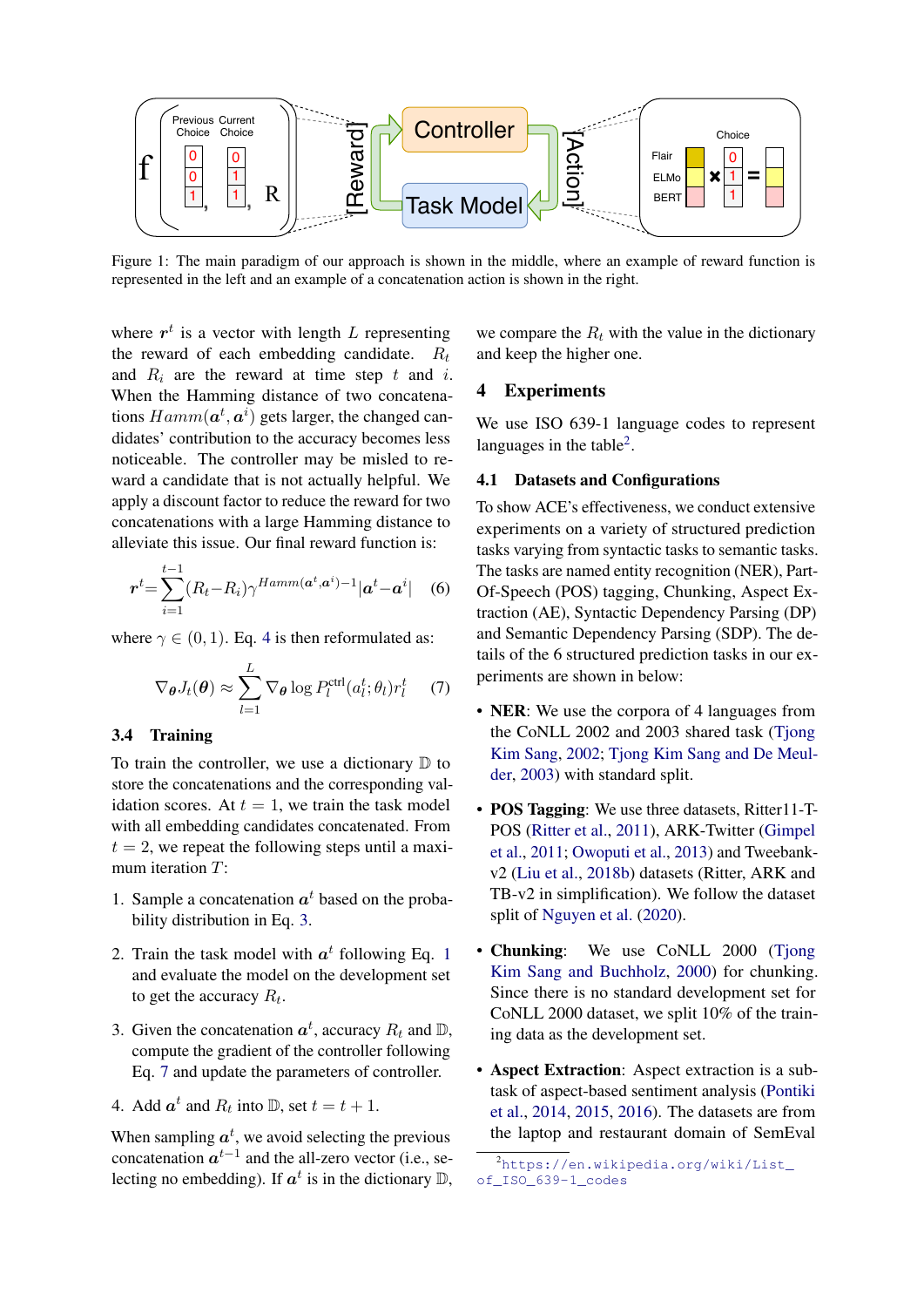<span id="page-5-1"></span>

|               |    |              | <b>NER</b> |                     |      | <b>POS</b>                                         |      |      |      |            | AE                       |      |    |      |
|---------------|----|--------------|------------|---------------------|------|----------------------------------------------------|------|------|------|------------|--------------------------|------|----|------|
|               | de | en           | es         | nl                  |      | Ritter ARK TB-v2   14Lap 14Res 15Res 16Res es      |      |      |      |            |                          | nl   | ru | tr   |
| ALL           |    |              |            | 83.1 92.4 88.9 89.8 | 90.6 | 92.1                                               | 94.6 | 82.7 | 88.5 | 74.2       | 73.2 74.6 75.0 67.1 67.5 |      |    |      |
| <b>RANDOM</b> |    |              |            | 84.0 92.6 88.8 91.9 | 91.3 | 92.6                                               | 94.6 | 83.6 | 88.1 | 73.5       | 74.7 75.0 73.6 68.0 70.0 |      |    |      |
| ACE           |    |              |            |                     |      | 84.2 93.0 88.9 92.1 91.7 92.8 94.8                 |      | 83.9 | 88.6 | 74.9       | 75.6 75.7 75.3 70.6 71.1 |      |    |      |
|               |    | <b>CHUNK</b> |            | DP                  |      |                                                    |      |      |      | <b>SDP</b> |                          |      |    | AVG  |
|               |    | CoNLL 2000   |            |                     |      | UAS LAS DM-ID DM-OOD PAS-ID PAS-OOD PSD-ID PSD-OOD |      |      |      |            |                          |      |    |      |
| ALL           |    | 96.7         |            | 96.7 95.1           |      | 94.3                                               | 90.8 |      | 94.6 | 92.9       | 82.4                     | 81.7 |    | 85.3 |
| <b>RANDOM</b> |    | 96.7         |            | 96.8 95.2           |      | 94.4                                               | 90.8 |      | 94.6 | 93.0       | 82.3                     | 81.8 |    | 85.7 |
| ACE           |    | 96.8         |            | 96.9 95.3           |      | 94.5                                               | 90.9 |      | 94.5 | 93.1       | 82.5                     | 82.1 |    | 86.2 |

Table 1: Comparison with concatenating all embeddings and random search baselines on 6 tasks.

14, restaurant domain of SemEval 15 and restaurant domain of SemEval 16 shared task (14Lap. 14Res, 15Res and 16Res in short). Additionally, we use another 4 languages in the restaurant domain of SemEval 16 to test our approach in multiple languages. We randomly split 10% of the training data as the development set following Li et al. (2019).

- Syntactic Dependency Parsing: We use Penn Tree Bank (PTB) 3.0 with the same dataset preprocessing as (Ma et al., 2018).
- Semantic Dependency Parsing: We use DM, PAS and PSD datasets for semantic dependency parsing (Oepen et al., 2014) for the SemEval 2015 shared task (Oepen et al., 2015). The three datasets have the same sentences but with different formalisms. We use the standard split for SDP. In the split, there are in-domain test sets and out-of-domain test sets for each dataset.

Among these tasks, NER, POS tagging, chunking and aspect extraction are sequence-structured outputs while dependency parsing and semantic dependency parsing are the graph-structured outputs. POS Tagging, chunking and DP are syntactic structured prediction tasks while NER, AE, SDP are semantic structured prediction tasks.

We train the controller for 30 steps and save the task model with the highest accuracy on the development set as the final model for testing. Please refer to Appendix A for more details of other settings.

## 4.2 Embeddings

Basic Settings: For the candidates of embeddings on English datasets, we use the languagespecific model for ELMo, Flair, base BERT, GloVe word embeddings, fastText word embeddings, noncontextual character embeddings (Lample et al., 2016), multilingual Flair (M-Flair), M-BERT and

XLM-R embeddings. The size of the search space in our experiments is  $2^{11} - 1 = 2047^3$ . For languagespecific models of other languages, please refer to Appendix A for more details. In AE, there is no available Russian-specific BERT, Flair and ELMo embeddings and there is no available Turkishspecific Flair and ELMo embeddings. We use the corresponding English embeddings instead so that the search spaces of these datasets are almost identical to those of the other datasets. All embeddings are fixed during training except that the character embeddings are trained over the task. The empirical results are reported in Section 4.3.1.

**Embedding Fine-tuning:** A usual approach to get better accuracy is fine-tuning transformer-based embeddings. In sequence labeling, most of the work follows the fine-tuning pipeline of BERT that connects the BERT model with a linear layer for word-level classification. However, when multiple embeddings are concatenated, fine-tuning a specific group of embeddings becomes difficult because of complicated hyper-parameter settings and massive GPU memory consumption. To alleviate this problem, we first fine-tune the transformer-based embeddings over the task and then concatenate these embeddings together with other embeddings in the basic setting to apply ACE. The empirical results are reported in Section 4.3.2.

#### 4.3 Results

We use the following abbreviations in our experiments: UAS: Unlabeled Attachment Score; LAS: Labeled Attachment Score; ID: In-domain test set; **OOD**: Out-of-domain test set. We use language codes for languages in NER and AE.

<span id="page-5-0"></span><sup>&</sup>lt;sup>3</sup>Flair embeddings have two models (forward and backward) for each language.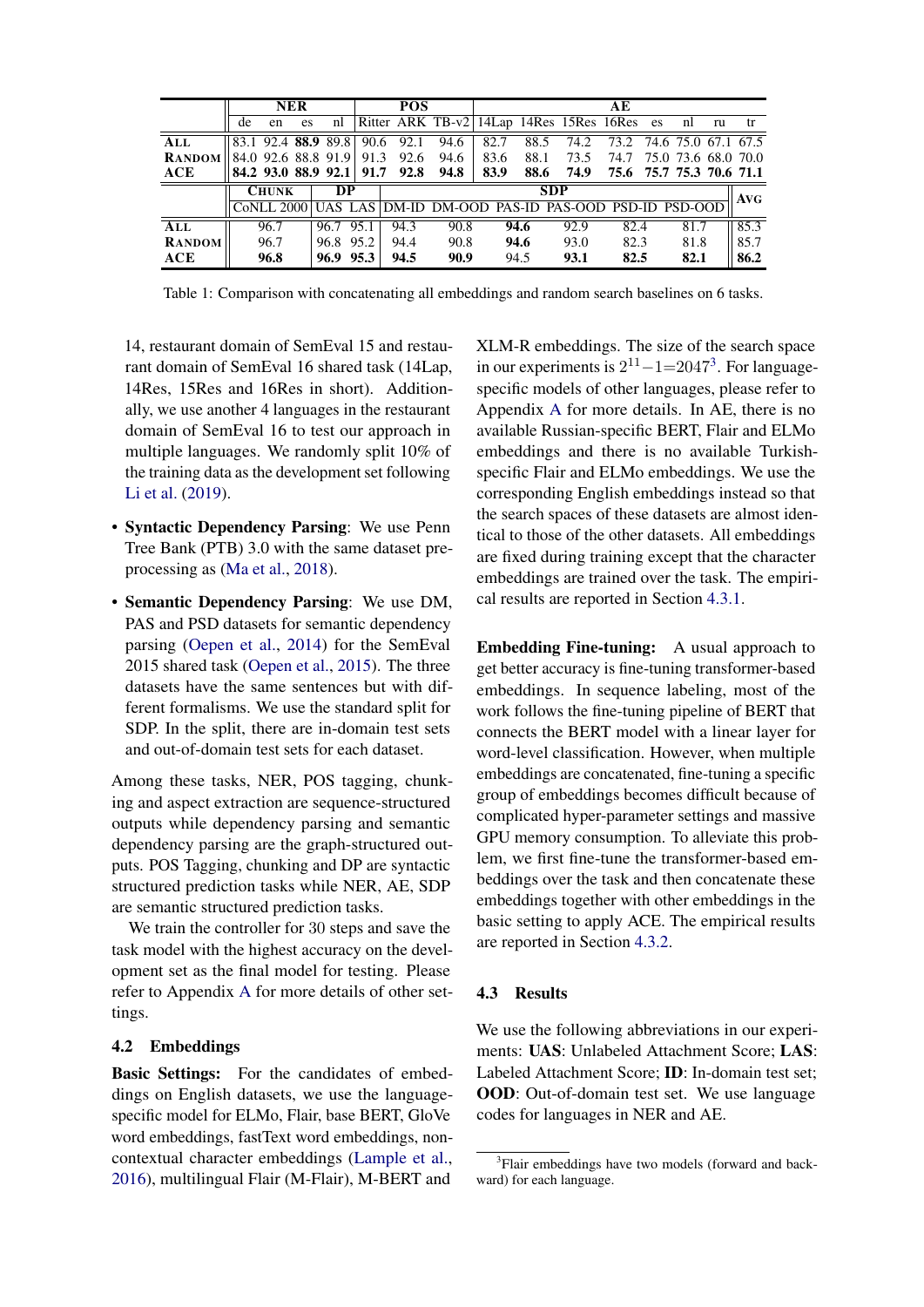#### <span id="page-6-0"></span>4.3.1 Comparison With Baselines

To show the effectiveness of our approach, we compare our approach with two strong baselines. For the first one, we let the task model learn by itself the contribution of each embedding candidate that is helpful to the task. We set  $a$  to all-ones (i.e., the concatenation of all the embeddings) and train the task model (All). The linear layer weight  $W$  in Eq. [2](#page-3-3) reflects the contribution of each candidate. For the second one, we use the random search (Random), a strong baseline in NAS [\(Li](#page-10-11) [and Talwalkar,](#page-10-11) [2020\)](#page-10-11). For Random, we run the same maximum iteration as in ACE. For the experiments, we report the averaged accuracy of 3 runs. Table [1](#page-5-1) shows that ACE outperforms both baselines in 6 tasks over 23 test sets with only two exceptions. Comparing Random with All, Random outperforms All by 0.4 on average and surpasses the accuracy of All on 14 out of 23 test sets, which shows that concatenating all embeddings may not be the best solution to most structured prediction tasks. In general, searching for the concatenation for the word representation is essential in most cases, and our search design can usually lead to better results compared to both of the baselines.

## <span id="page-6-1"></span>4.3.2 Comparison With State-of-the-Art approaches

As we have shown, ACE has an advantage in searching for better embedding concatenations. We further show that ACE is competitive or even stronger than state-of-the-art approaches. We additionally use XLNet [\(Yang et al.,](#page-13-6) [2019\)](#page-13-6) and RoBERTa as the candidates of ACE. In some tasks, we have several additional settings to better compare with previous work. In NER, we also conduct a comparison on the revised version of German datasets in the CoNLL 2006 shared task [\(Buch](#page-9-14)[holz and Marsi,](#page-9-14) [2006\)](#page-9-14). Recent work such as [Yu](#page-13-7) [et al.](#page-13-7) [\(2020\)](#page-13-7) and [Yamada et al.](#page-13-8) [\(2020\)](#page-13-8) utilizes document contexts in the datasets. We follow their work and extract document embeddings for the transformer-based embeddings. Specifically, we follow the fine-tune process of [Yamada et al.](#page-13-8) [\(2020\)](#page-13-8) to fine-tune the transformer-based embeddings over the document except for BERT and M-BERT embeddings. For BERT and M-BERT, we follow the document extraction process of [Yu et al.](#page-13-7) [\(2020\)](#page-13-7) because we find that the model with such document embeddings is significantly stronger than the model trained with the fine-tuning process of [Ya](#page-13-8)[mada et al.](#page-13-8) [\(2020\)](#page-13-8). In SDP, the state-of-the-art

approaches used POS tags and lemmas as additional word features to the network. We add these two features to the embedding candidates and train the embeddings together with the task. We use the fine-tuned transformer-based embeddings on each task instead of the pretrained version of these embeddings as the candidates.<sup>[4](#page-6-2)</sup>

We additionally compare with fine-tuned XLM-R model for NER, POS tagging, chunking and AE, and compare with fine-tuned XLNet model for DP and SDP, which are strong fine-tuned models in most of the experiments. Results are shown in Table [2,](#page-7-0) [3,](#page-7-1) [4.](#page-8-0) Results show that ACE with fine-tuned embeddings achieves state-of-the-art performance in all test sets, which shows that finding a good embedding concatenation helps structured prediction tasks. We also find that ACE is stronger than the fine-tuned models, which shows the effectiveness of concatenating the fine-tuned embeddings<sup>[5](#page-6-3)</sup>.

## 5 Analysis

## 5.1 Efficiency of Search Methods

To show how efficient our approach is compared with the random search algorithm, we compare the algorithm in two aspects on CoNLL English NER dataset. The first aspect is the best development accuracy during training. The left part of Figure [2](#page-7-2) shows that ACE is consistently stronger than the random search algorithm in this task. The second aspect is the searched concatenation at each time step. The right part of Figure [2](#page-7-2) shows that the accuracy of ACE gradually increases and gets stable when more concatenations are sampled.

## <span id="page-6-4"></span>5.2 Ablation Study on Reward Function Design

To show the effectiveness of the designed reward function, we compare our reward function (Eq. [6\)](#page-4-3) with the reward function without discount factor (Eq. [5\)](#page-3-4) and the traditional reward function (reward term in Eq. [4\)](#page-3-0). We sample 2000 training sentences on CoNLL English NER dataset for faster training and train the controller for 50 steps. Table [5](#page-8-1) shows that both the discount factor and the binary vector  $|\boldsymbol{a}^t - \boldsymbol{a}^i|$  for the task are helpful in both development and test datasets.

<span id="page-6-2"></span><sup>&</sup>lt;sup>4</sup>Please refer to Appendix for more details about the embeddings.

<span id="page-6-3"></span> $5$ We compare ACE with other fine-tuned embeddings in Appendix.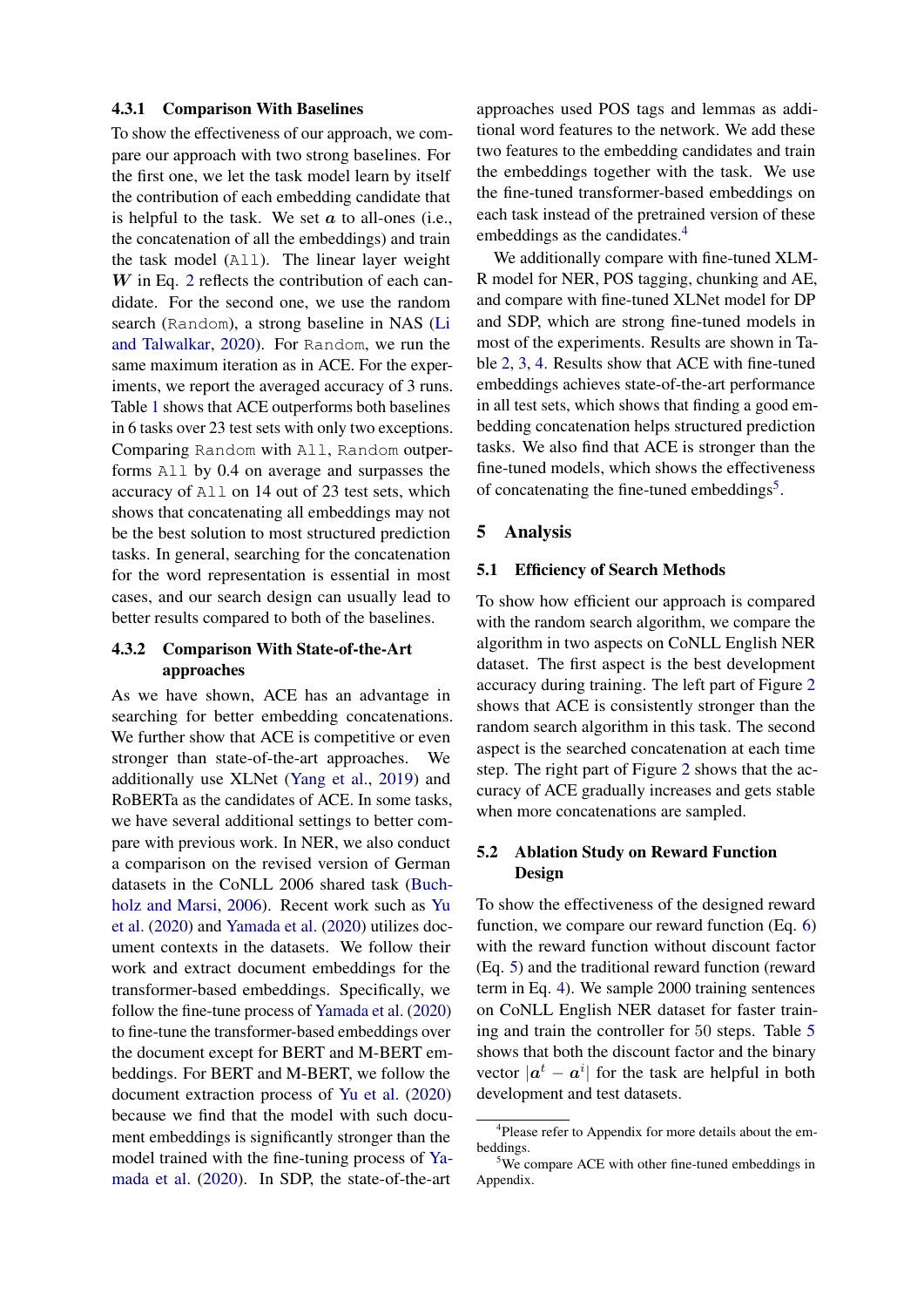<span id="page-7-0"></span>

|                        |      |                          | <b>NER</b> |                          |                          |                       |        | <b>POS</b> |         |
|------------------------|------|--------------------------|------------|--------------------------|--------------------------|-----------------------|--------|------------|---------|
|                        | de   | de <sub>06</sub>         | en         | es                       | nl                       |                       | Ritter | ARK        | $TB-v2$ |
| Baevski et al. (2019)  |      | $\overline{\phantom{a}}$ | 93.5       | $\overline{\phantom{0}}$ | $\overline{\phantom{a}}$ | Owoputi et al. (2013) | 90.4   | 93.2       | 94.6    |
| Straková et al. (2019) | 85.1 | $\overline{\phantom{0}}$ | 93.4       | 88.8                     | 92.7                     | Gui et al. (2017)     | 90.9   | -          | 92.8    |
| Yu et al. (2020)       | 86.4 | 90.3                     | 93.5       | 90.3                     | 93.7                     | Gui et al. (2018)     | 91.2   | 92.4       |         |
| Yamada et al. (2020)   |      | $\overline{\phantom{a}}$ | 94.3       |                          | $\overline{\phantom{a}}$ | Nguyen et al. (2020)  | 90.1   | 94.1       | 95.2    |
| $XLM-R+Fin$ e-tune     | 87.7 | 91.4                     | 94.1       | 89.3                     | 95.3                     | $XLM-R+Fin$ e-tune    | 92.3   | 93.7       | 95.4    |
| $ACE + Fine$ -tune     | 88.3 | 91.7                     | 94.6       | 95.9                     | 95.7                     | ACE+Fine-tune         | 93.4   | 94.4       | 95.8    |

Table 2: Comparison with state-of-the-art approaches in NER and POS tagging. <sup>†</sup>: Models are trained on both train and development set.

<span id="page-7-1"></span>

|                       | <b>CHUNK</b> |                       |       |       |                          | AЕ    |      |      |       |       |
|-----------------------|--------------|-----------------------|-------|-------|--------------------------|-------|------|------|-------|-------|
|                       | CoNLL 2000   |                       | 14Lap | 14Res | 15Res                    | 16Res | es   | nl   | ru    | tr    |
| Akbik et al. (2018)   | 96.7         | Xu et al. $(2018)^T$  | 84.2  | 84.6  | 72.0                     | 75.4  |      |      |       |       |
| Clark et al. $(2018)$ | 97.0         | Xu et al. (2019)      | 84.3  |       | $\overline{\phantom{a}}$ | 78.0  | -    |      |       |       |
| Liu et al. $(2019b)$  | 97.3         | Wang et al. $(2020a)$ |       |       | $\overline{\phantom{0}}$ | 72.8  | 74.3 | 72.9 | 71.8  | 59.3  |
| Chen et al. (2020)    | 95.5         | Wei et al. (2020)     | 82.7  | 87.1  | 72.7                     | 77.7  |      |      |       |       |
| $XLM-R+Fine-tune$     | 97.0         | $XLM-R+Fin$ e-tune    | 85.9  | 90.5  | 76.4                     | 78.9  | 77 O | 77.6 | -77.7 | 74.1  |
| ACE+Fine-tune         | 97.3         | ACE+Fine-tune         | 87.4  | 92.0  | 80.3                     | 81.3  | 79.9 | 80.5 | 79.4  | -81.9 |

Table 3: Comparison with state-of-the-art approaches in chunking and aspect extraction.  $^{\dagger}$ : We report the results reproduced by Wei et al. (2020).

<span id="page-7-2"></span>

Figure 2: Comparing the efficiency of random search (Random) and ACE. The x-axis is the number of time steps. The left y-axis is the averaged best validation accuracy on CoNLL English NER dataset. The right y-axis is the averaged validation accuracy of the current selection.

#### $5.3$ **Comparison with Embedding Weighting** & Ensemble Approaches

We compare ACE with two more approaches to further show the effectiveness of ACE. One is a variant of All, which uses a weighting parameter  $\mathbf{b} = [b_1, \cdots, b_l, \cdots, b_L]$  passing through a sigmoid function to weight each embedding candidate. Such an approach can explicitly learn the weight of each embedding in training instead of a binary mask. We call this approach All+Weight. Another one is model ensemble, which trains the task model with each embedding candidate individually and uses the trained models to make joint prediction on the test set. We use voting for ensemble as it is simple and fast. For sequence labeling tasks, the models vote for the predicted label at each position. For DP, the models vote for the tree of each sentence. For SDP, the models vote for each potential labeled arc. We use the confi-

dence of model predictions to break ties if there are more than one agreement with the same counts. We call this approach Ensemble. One of the benefits of voting is that it combines the predictions of the task models efficiently without any training process. We can search all possible  $2^L-1$  model ensembles in a short period of time through caching the outputs of the models. Therefore, we search for the best ensemble of models on the development set and then evaluate the best ensemble on the test set  $(Ensemble_{dev})$ . Moreover, we additionally search for the best ensemble on the test set for reference (Ensemble<sub>test</sub>), which is the upper bound of the approach. We use the same setting as in Section 4.3.1 and select one of the datasets from each task. For NER, POS tagging, AE, and SDP. we use CoNLL 2003 English, Ritter, 16Res, and DM datasets, respectively. The results are shown in Table 6. Empirical results show that ACE out-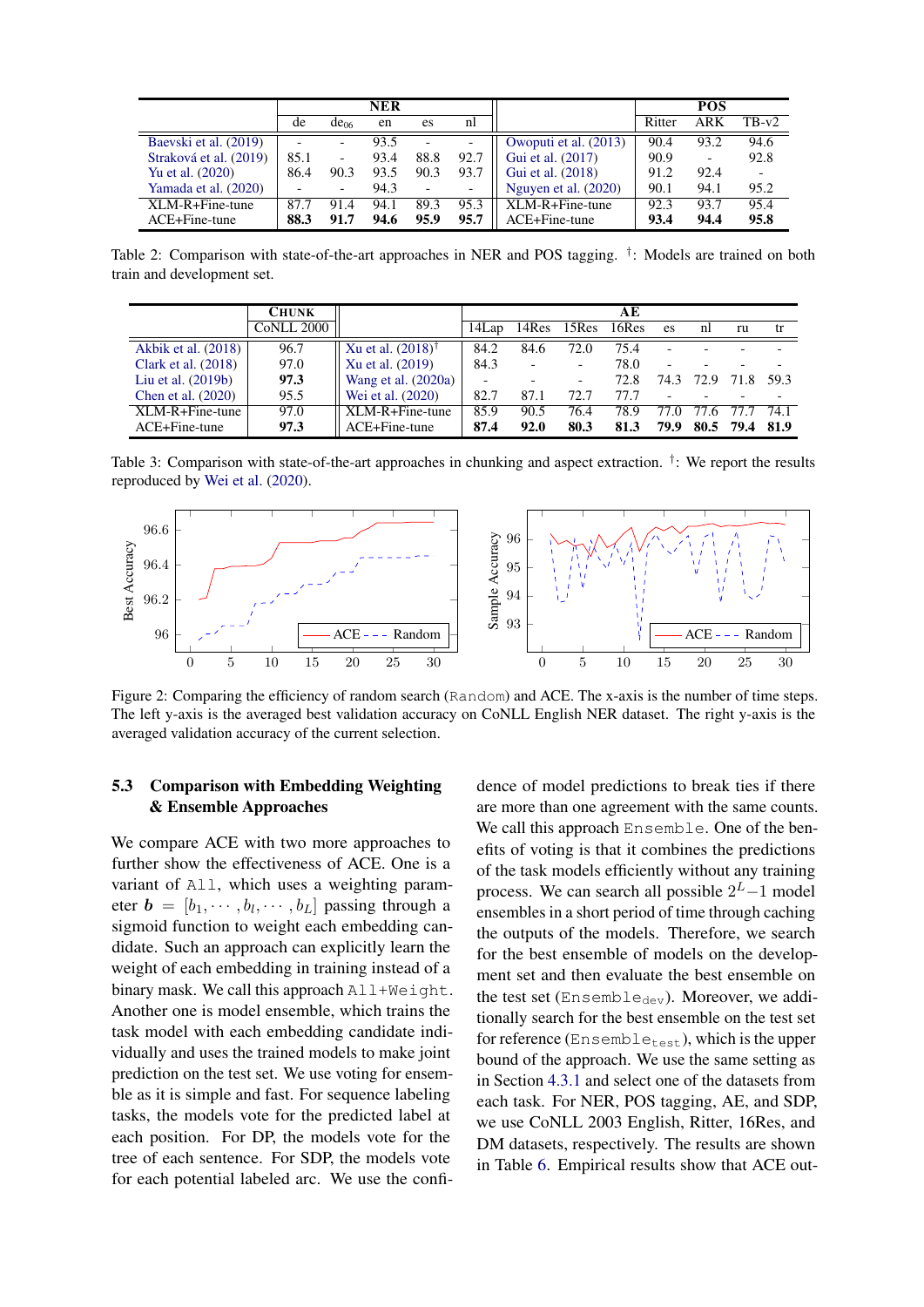<span id="page-8-0"></span>

|                            |            | DP         |                          |      |      |            | <b>SDP</b> |      |            |
|----------------------------|------------|------------|--------------------------|------|------|------------|------------|------|------------|
|                            |            | <b>PTB</b> |                          | DM   |      | <b>PAS</b> |            |      | <b>PSD</b> |
|                            | <b>UAS</b> | LAS        |                          | ID   | 00D  | ID         | OOD        | ID   | <b>OOD</b> |
| Zhou and Zhao $(2019)^{T}$ | 97.2       | 95.7       | He and Choi $(2020)^{T}$ | 94.6 | 90.8 | 96.1       | 94.4       | 86.8 | 79.5       |
| Mrini et al. $(2020)^T$    | 97.4       | 96.3       | D & M (2018)             | 93.7 | 88.9 | 93.9       | 90.6       | 81.0 | 79.4       |
| Li et al. (2020)           | 96.6       | 94.8       | Wang et al. (2019)       | 94.0 | 89.7 | 94.1       | 91.3       | 81.4 | 79.6       |
| Zhang et al. $(2020)$      | 96.1       | 94.5       | Jia et al. (2020)        | 93.6 | 89.1 |            |            |      |            |
| Wang and Tu $(2020)$       | 96.9       | 95.3       | F & G (2020)             | 94.4 | 91.0 | 95.1       | 93.4       | 82.6 | 82.0       |
| XLNET+Fine-tune            | 97.0       | 95.6       | XLNet+Fine-tune          | 94.2 | 90.6 | 94.8       | 93.4       | 82.7 | 81.8       |
| ACE+Fine-tune              | 97.2       | 95.8       | $ACE + Fine$ -tune       | 95.6 | 92.6 | 95.8       | 94.6       | 83.8 | 83.4       |

Table 4: Comparison with state-of-the-art approaches in DP and SDP.<sup>†</sup>: For reference, they additionally used constituency dependencies in training. We also find that the PTB dataset used by [Mrini et al.](#page-11-15) [\(2020\)](#page-11-15) is not identical to the dataset in previous work such as [Zhang et al.](#page-13-13) [\(2020\)](#page-13-14) and [Wang and Tu](#page-13-14) (2020). <sup>‡</sup>: For reference, we confirmed with the authors of [He and Choi](#page-10-14) [\(2020\)](#page-10-14) that they used a different data pre-processing script with previous work.

.

<span id="page-8-1"></span>

|                       | Dev   | <b>TEST</b> |
|-----------------------|-------|-------------|
| ACE.                  | 93.18 | 90.00       |
| No discount $(Eq. 5)$ | 92.98 | 89.90       |
| Simple $(Eq. 4)$      | 92.89 | 89.82       |

Table 5: Comparison of reward functions.

<span id="page-8-2"></span>

|                                                        | NER POS AE CHK UAS LAS ID OOD |  |  |                                                                                                                               |  |  |
|--------------------------------------------------------|-------------------------------|--|--|-------------------------------------------------------------------------------------------------------------------------------|--|--|
|                                                        |                               |  |  |                                                                                                                               |  |  |
| All                                                    |                               |  |  | 92.4 90.6 73.2 96.7 96.7 95.1 94.3 90.8<br>92.6 91.3 74.7 96.7 96.8 95.2 94.4 90.8<br>93.0 91.7 75.6 96.8 96.9 95.3 94.5 90.9 |  |  |
| Random                                                 |                               |  |  |                                                                                                                               |  |  |
| ACE.                                                   |                               |  |  |                                                                                                                               |  |  |
| All+Weight                                             |                               |  |  |                                                                                                                               |  |  |
| Ensemble                                               |                               |  |  |                                                                                                                               |  |  |
| $Ensemble_{dev}$                                       |                               |  |  | 92.7 90.4 73.7 96.7 96.7 95.1 94.3 90.7<br>92.2 90.6 68.1 96.5 96.1 94.3 94.1 90.3<br>92.2 90.8 70.2 96.7 96.8 95.2 94.3 90.7 |  |  |
| Ensembletest   92.7 91.4 73.9 96.7 96.8 95.2 94.4 90.8 |                               |  |  |                                                                                                                               |  |  |

Table 6: A comparison among All, Random, ACE, All+Weight and Ensemble. CHK: chunking.

performs all the settings of these approaches and even Ensembletest, which shows the effectiveness of ACE and the limitation of ensemble models. All, All+Weight and Ensembledev are competitive in most of the cases and there is no clear winner of these approaches on all the datasets. These results show the strength of embedding concatenation. Concatenating the embeddings incorporates information from all the embeddings and forms stronger word representations for the task model, while in model ensemble, it is difficult for the individual task models to affect each other.

## 6 Discussion: Practical Usability of ACE

Concatenating multiple embeddings is a commonly used approach to improve accuracy of structured prediction. However, such approaches can be computationally costly as multiple language models are used as input. ACE is more practical than concatenating all embeddings as it can remove those embeddings that are not very useful in the concatenation. Moreover, ACE models can be used to guide the training of weaker models through techniques such as knowledge distillation in structured prediction [\(Kim and Rush,](#page-10-17) [2016;](#page-10-17) [Kuncoro](#page-10-18) [et al.,](#page-10-18) [2016;](#page-10-18) [Wang et al.,](#page-13-11) [2020a,](#page-13-11) [2021b\)](#page-13-15), leading to models that are both stronger and faster.

# 7 Conclusion

In this paper, we propose Automated Concatenation of Embeddings, which automatically searches for better embedding concatenation for structured prediction tasks. We design a simple search space and use the reinforcement learning with a novel reward function to efficiently guide the controller to search for better embedding concatenations. We take the change of embedding concatenations into the reward function design and show that our new reward function is stronger than the simpler ones. Results show that ACE outperforms strong baselines. Together with fine-tuned embeddings, ACE achieves state-of-the-art performance in 6 tasks over 21 datasets.

#### Acknowledgments

This work was supported by the National Natural Science Foundation of China (61976139) and by Alibaba Group through Alibaba Innovative Research Program. We thank Chengyue Jiang for his comments and suggestions on writing.

## **References**

<span id="page-8-3"></span>Alan Akbik, Tanja Bergmann, and Roland Vollgraf. 2019. [Pooled contextualized embeddings for named](https://doi.org/10.18653/v1/N19-1078) [entity recognition.](https://doi.org/10.18653/v1/N19-1078) In *Proceedings of the 2019 Conference of the North American Chapter of the Association for Computational Linguistics: Human Lan-*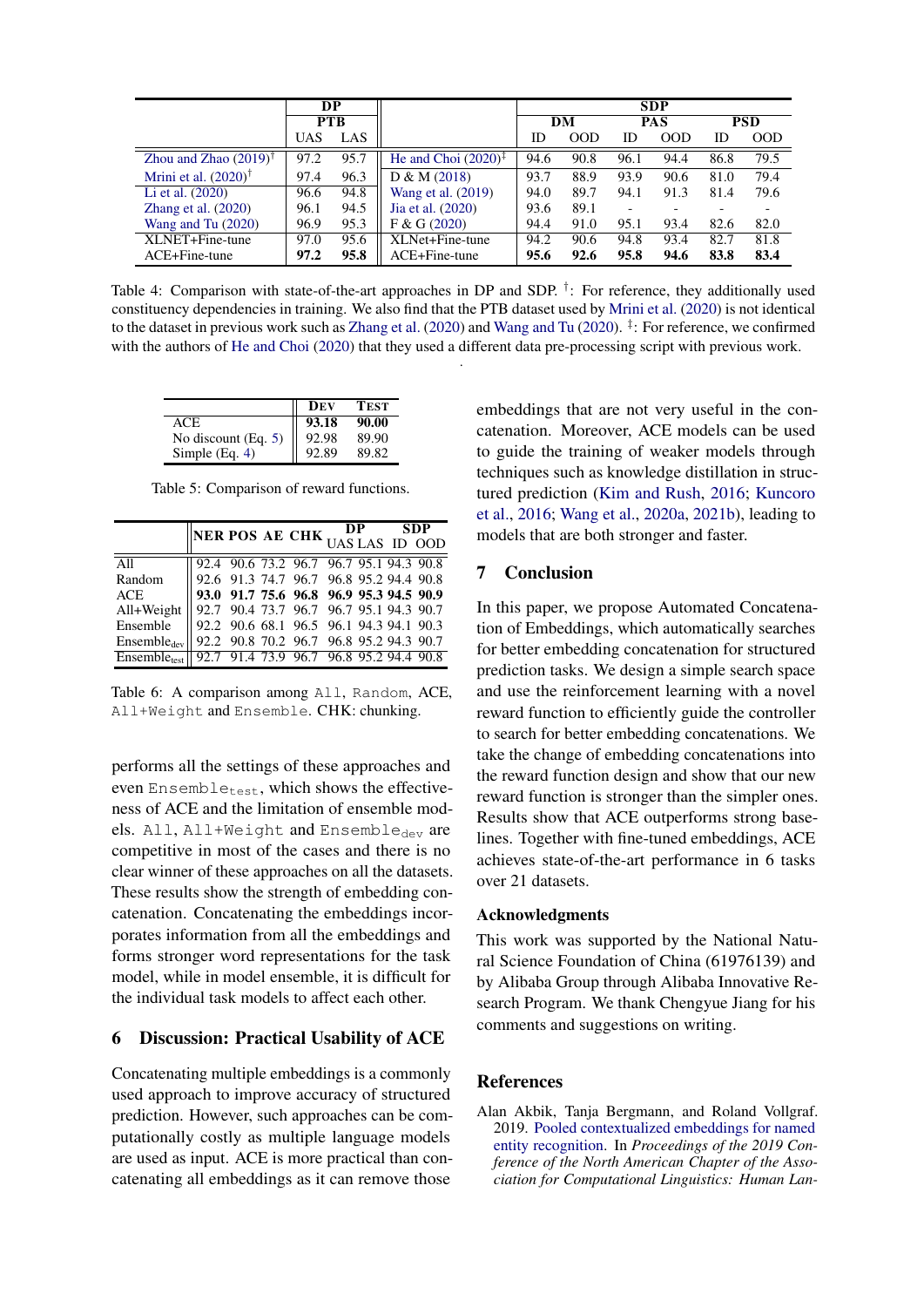*guage Technologies, Volume 1 (Long and Short Papers)*, pages 724–728, Minneapolis, Minnesota. Association for Computational Linguistics.

- <span id="page-9-0"></span>Alan Akbik, Duncan Blythe, and Roland Vollgraf. 2018. [Contextual string embeddings for sequence](https://www.aclweb.org/anthology/C18-1139) [labeling.](https://www.aclweb.org/anthology/C18-1139) In *Proceedings of the 27th International Conference on Computational Linguistics*, pages 1638–1649, Santa Fe, New Mexico, USA. Association for Computational Linguistics.
- <span id="page-9-9"></span>Peter J Angeline, Gregory M Saunders, and Jordan B Pollack. 1994. An evolutionary algorithm that constructs recurrent neural networks. *IEEE transactions on Neural Networks*, 5(1):54–65.
- <span id="page-9-15"></span>Alexei Baevski, Sergey Edunov, Yinhan Liu, Luke Zettlemoyer, and Michael Auli. 2019. [Cloze-driven](https://doi.org/10.18653/v1/D19-1539) [pretraining of self-attention networks.](https://doi.org/10.18653/v1/D19-1539) In *Proceedings of the 2019 Conference on Empirical Methods in Natural Language Processing and the 9th International Joint Conference on Natural Language Processing (EMNLP-IJCNLP)*, pages 5360–5369, Hong Kong, China. Association for Computational Linguistics.
- <span id="page-9-7"></span>Bowen Baker, Otkrist Gupta, Nikhil Naik, and Ramesh Raskar. 2017. Designing neural network architectures using reinforcement learning. In *International Conference on Learning Representations*.
- <span id="page-9-5"></span>Piotr Bojanowski, Edouard Grave, Armand Joulin, and Tomas Mikolov. 2017. Enriching word vectors with subword information. *Transactions of the Association for Computational Linguistics*, 5:135–146.
- <span id="page-9-14"></span>Sabine Buchholz and Erwin Marsi. 2006. [CoNLL-](https://www.aclweb.org/anthology/W06-2920)[X shared task on multilingual dependency parsing.](https://www.aclweb.org/anthology/W06-2920) In *Proceedings of the Tenth Conference on Computational Natural Language Learning (CoNLL-X)*, pages 149–164, New York City. Association for Computational Linguistics.
- <span id="page-9-17"></span>Luoxin Chen, Weitong Ruan, Xinyue Liu, and Jianhua Lu. 2020. [SeqVAT: Virtual adversarial training for](https://doi.org/10.18653/v1/2020.acl-main.777) [semi-supervised sequence labeling.](https://doi.org/10.18653/v1/2020.acl-main.777) In *Proceedings of the 58th Annual Meeting of the Association for Computational Linguistics*, pages 8801–8811, Online. Association for Computational Linguistics.
- <span id="page-9-16"></span>Kevin Clark, Minh-Thang Luong, Christopher D. Manning, and Quoc Le. 2018. [Semi-supervised se](https://doi.org/10.18653/v1/D18-1217)[quence modeling with cross-view training.](https://doi.org/10.18653/v1/D18-1217) In *Proceedings of the 2018 Conference on Empirical Methods in Natural Language Processing*, pages 1914– 1925, Brussels, Belgium. Association for Computational Linguistics.
- <span id="page-9-2"></span>Alexis Conneau, Kartikay Khandelwal, Naman Goyal, Vishrav Chaudhary, Guillaume Wenzek, Francisco Guzmán, Edouard Grave, Myle Ott, Luke Zettlemoyer, and Veselin Stoyanov. 2020. [Unsupervised](https://doi.org/10.18653/v1/2020.acl-main.747) [cross-lingual representation learning at scale.](https://doi.org/10.18653/v1/2020.acl-main.747) In *Proceedings of the 58th Annual Meeting of the Association for Computational Linguistics*, pages 8440– 8451, Online. Association for Computational Linguistics.
- <span id="page-9-4"></span>Steven J. DeRose. 1988. [Grammatical category disam](https://www.aclweb.org/anthology/J88-1003)[biguation by statistical optimization.](https://www.aclweb.org/anthology/J88-1003) *Computational Linguistics*, 14(1):31–39.
- <span id="page-9-1"></span>Jacob Devlin, Ming-Wei Chang, Kenton Lee, and Kristina Toutanova. 2019. [BERT: Pre-training of](https://doi.org/10.18653/v1/N19-1423) [deep bidirectional transformers for language under](https://doi.org/10.18653/v1/N19-1423)[standing.](https://doi.org/10.18653/v1/N19-1423) In *Proceedings of the 2019 Conference of the North American Chapter of the Association for Computational Linguistics: Human Language Technologies, Volume 1 (Long and Short Papers)*, pages 4171–4186, Minneapolis, Minnesota. Association for Computational Linguistics.
- <span id="page-9-12"></span>Timothy Dozat and Christopher D Manning. 2017. Deep biaffine attention for neural dependency parsing. In *International Conference on Learning Representations*.
- <span id="page-9-6"></span>Timothy Dozat and Christopher D. Manning. 2018. [Simpler but more accurate semantic dependency](https://doi.org/10.18653/v1/P18-2077) [parsing.](https://doi.org/10.18653/v1/P18-2077) In *Proceedings of the 56th Annual Meeting of the Association for Computational Linguistics (Volume 2: Short Papers)*, pages 484–490, Melbourne, Australia. Association for Computational Linguistics.
- <span id="page-9-11"></span>Thomas Elsken, Jan-Hendrik Metzen, and Frank Hutter. 2018. Simple and efficient architecture search for convolutional neural networks. In *International Conference on Learning Representations workshop*.
- <span id="page-9-8"></span>Thomas Elsken, Jan Hendrik Metzen, and Frank Hutter. 2019. Neural architecture search: A survey. *Journal of Machine Learning Research*, 20:1–21.
- <span id="page-9-18"></span>Daniel Fernández-González and Carlos Gómez-Rodríguez. 2020. [Transition-based semantic](https://doi.org/10.18653/v1/2020.acl-main.629) [dependency parsing with pointer networks.](https://doi.org/10.18653/v1/2020.acl-main.629) In *Proceedings of the 58th Annual Meeting of the Association for Computational Linguistics*, pages 7035–7046, Online. Association for Computational Linguistics.
- <span id="page-9-10"></span>Dario Floreano, Peter Dürr, and Claudio Mattiussi. 2008. Neuroevolution: from architectures to learning. *Evolutionary intelligence*, 1(1):47–62.
- <span id="page-9-3"></span>Golnaz Ghiasi, Tsung-Yi Lin, and Quoc V Le. 2019. Nas-fpn: Learning scalable feature pyramid architecture for object detection. In *Proceedings of the IEEE conference on computer vision and pattern recognition*, pages 7036–7045.
- <span id="page-9-13"></span>Kevin Gimpel, Nathan Schneider, Brendan O'Connor, Dipanjan Das, Daniel Mills, Jacob Eisenstein, Michael Heilman, Dani Yogatama, Jeffrey Flanigan, and Noah A. Smith. 2011. [Part-of-speech tagging](https://www.aclweb.org/anthology/P11-2008) [for Twitter: Annotation, features, and experiments.](https://www.aclweb.org/anthology/P11-2008) In *Proceedings of the 49th Annual Meeting of the Association for Computational Linguistics: Human Language Technologies*, pages 42–47, Portland, Oregon, USA. Association for Computational Linguistics.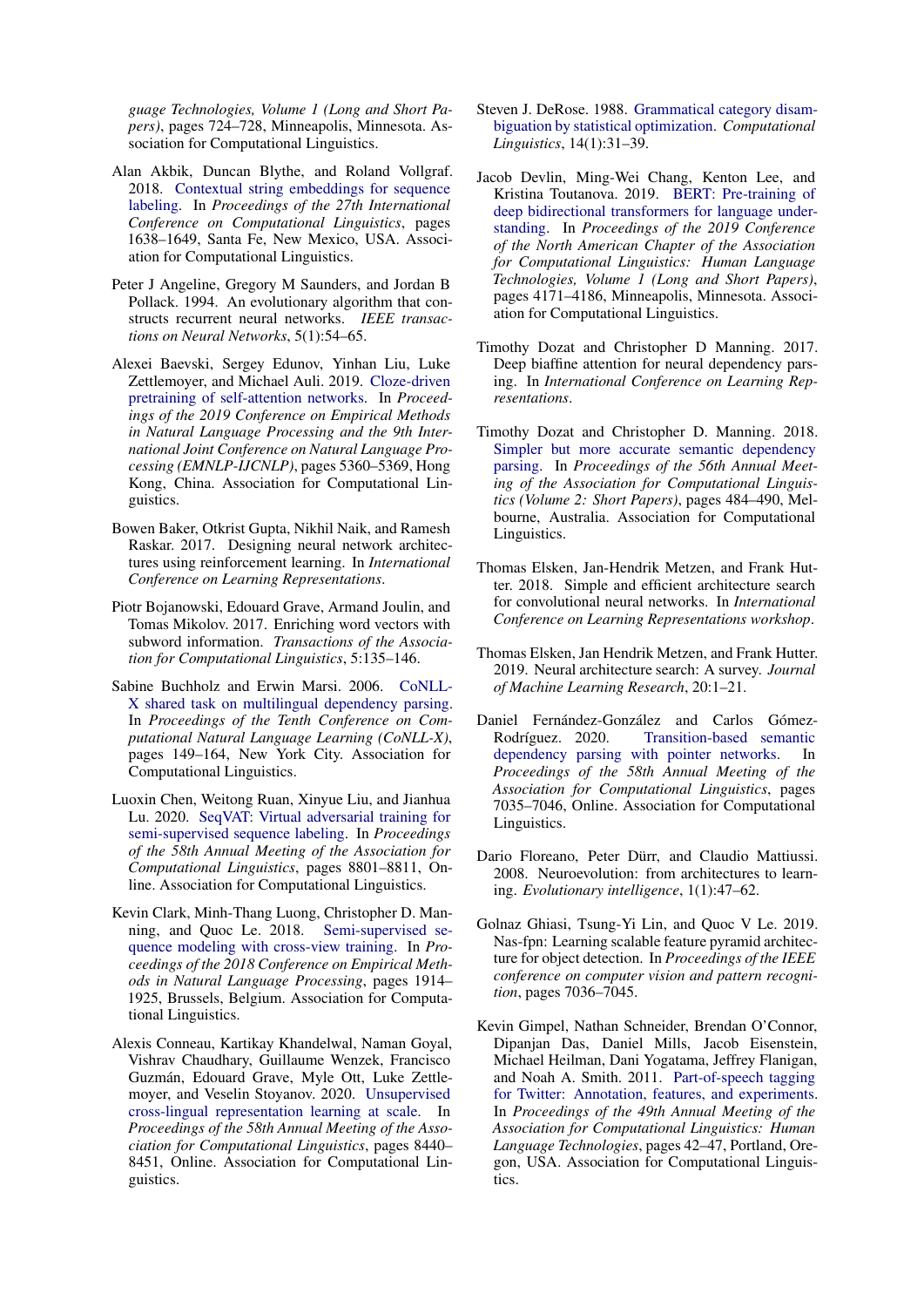- <span id="page-10-7"></span>David E Goldberg and Kalyanmoy Deb. 1991. A comparative analysis of selection schemes used in genetic algorithms. In *Foundations of genetic algorithms*, volume 1, pages 69–93. Elsevier.
- <span id="page-10-13"></span>Tao Gui, Qi Zhang, Jingjing Gong, Minlong Peng, Di Liang, Keyu Ding, and Xuanjing Huang. 2018. [Transferring from formal newswire domain with hy](https://doi.org/10.18653/v1/D18-1275)[pernet for Twitter POS tagging.](https://doi.org/10.18653/v1/D18-1275) In *Proceedings of the 2018 Conference on Empirical Methods in Natural Language Processing*, pages 2540–2549, Brussels, Belgium. Association for Computational Linguistics.
- <span id="page-10-12"></span>Tao Gui, Qi Zhang, Haoran Huang, Minlong Peng, and Xuanjing Huang. 2017. [Part-of-speech tagging for](https://doi.org/10.18653/v1/D17-1256) [Twitter with adversarial neural networks.](https://doi.org/10.18653/v1/D17-1256) In *Proceedings of the 2017 Conference on Empirical Methods in Natural Language Processing*, pages 2411– 2420, Copenhagen, Denmark. Association for Computational Linguistics.
- <span id="page-10-14"></span>Han He and Jinho Choi. 2020. Establishing strong baselines for the new decade: Sequence tagging, syntactic and semantic parsing with bert. In *The Thirty-Third International Flairs Conference*.
- <span id="page-10-3"></span>Kaiming He, Xiangyu Zhang, Shaoqing Ren, and Jian Sun. 2016. Deep residual learning for image recognition. In *Proceedings of the IEEE conference on computer vision and pattern recognition*, pages 770– 778.
- <span id="page-10-1"></span>Minqing Hu and Bing Liu. 2004. [Mining and sum](https://doi.org/10.1145/1014052.1014073)[marizing customer reviews.](https://doi.org/10.1145/1014052.1014073) In *Proceedings of the Tenth ACM SIGKDD International Conference on Knowledge Discovery and Data Mining*, KDD '04, page 168–177, New York, NY, USA. Association for Computing Machinery.
- <span id="page-10-4"></span>Gao Huang, Zhuang Liu, Laurens Van Der Maaten, and Kilian Q Weinberger. 2017. Densely connected convolutional networks. In *Proceedings of the IEEE conference on computer vision and pattern recognition*, pages 4700–4708.
- <span id="page-10-16"></span>Zixia Jia, Youmi Ma, Jiong Cai, and Kewei Tu. 2020. [Semi-supervised semantic dependency parsing us](https://doi.org/10.18653/v1/2020.acl-main.607)[ing CRF autoencoders.](https://doi.org/10.18653/v1/2020.acl-main.607) In *Proceedings of the 58th Annual Meeting of the Association for Computational Linguistics*, pages 6795–6805, Online. Association for Computational Linguistics.
- <span id="page-10-5"></span>Rafal Jozefowicz, Wojciech Zaremba, and Ilya Sutskever. 2015. An empirical exploration of recurrent network architectures. In *International conference on machine learning*, pages 2342–2350.
- <span id="page-10-17"></span>Yoon Kim and Alexander M. Rush. 2016. [Sequence](https://doi.org/10.18653/v1/D16-1139)[level knowledge distillation.](https://doi.org/10.18653/v1/D16-1139) In *Proceedings of the 2016 Conference on Empirical Methods in Natural Language Processing*, pages 1317–1327, Austin, Texas. Association for Computational Linguistics.
- <span id="page-10-19"></span>Diederik P Kingma and Jimmy Ba. 2015. Adam: A method for stochastic optimization. In *International Conference on Learning Representations*.
- <span id="page-10-8"></span>Dan Kondratyuk and Milan Straka. 2019. [75 lan](https://doi.org/10.18653/v1/D19-1279)[guages, 1 model: Parsing Universal Dependencies](https://doi.org/10.18653/v1/D19-1279) [universally.](https://doi.org/10.18653/v1/D19-1279) In *Proceedings of the 2019 Conference on Empirical Methods in Natural Language Processing and the 9th International Joint Conference on Natural Language Processing (EMNLP-IJCNLP)*, pages 2779–2795, Hong Kong, China. Association for Computational Linguistics.
- <span id="page-10-18"></span>Adhiguna Kuncoro, Miguel Ballesteros, Lingpeng Kong, Chris Dyer, and Noah A. Smith. 2016. [Distill](https://doi.org/10.18653/v1/D16-1180)[ing an ensemble of greedy dependency parsers into](https://doi.org/10.18653/v1/D16-1180) [one MST parser.](https://doi.org/10.18653/v1/D16-1180) In *Proceedings of the 2016 Conference on Empirical Methods in Natural Language Processing*, pages 1744–1753, Austin, Texas. Association for Computational Linguistics.
- <span id="page-10-2"></span>Guillaume Lample, Miguel Ballesteros, Sandeep Subramanian, Kazuya Kawakami, and Chris Dyer. 2016. [Neural architectures for named entity recognition.](https://doi.org/10.18653/v1/N16-1030) In *Proceedings of the 2016 Conference of the North American Chapter of the Association for Computational Linguistics: Human Language Technologies*, pages 260–270, San Diego, California. Association for Computational Linguistics.
- <span id="page-10-11"></span>Liam Li and Ameet Talwalkar. 2020. Random search and reproducibility for neural architecture search. In *Uncertainty in Artificial Intelligence*, pages 367– 377. PMLR.
- <span id="page-10-10"></span>Xin Li, Lidong Bing, Wenxuan Zhang, and Wai Lam. 2019. [Exploiting BERT for end-to-end aspect-based](https://doi.org/10.18653/v1/D19-5505) [sentiment analysis.](https://doi.org/10.18653/v1/D19-5505) In *Proceedings of the 5th Workshop on Noisy User-generated Text (W-NUT 2019)*, pages 34–41, Hong Kong, China. Association for Computational Linguistics.
- <span id="page-10-15"></span>Zuchao Li, Hai Zhao, and Kevin Parnow. 2020. Global greedy dependency parsing. In *Proceedings of the AAAI Conference on Artificial Intelligence*, volume 34, pages 8319–8326.
- <span id="page-10-0"></span>Chenxi Liu, Liang-Chieh Chen, Florian Schroff, Hartwig Adam, Wei Hua, Alan L Yuille, and Li Fei-Fei. 2019a. Auto-deeplab: Hierarchical neural architecture search for semantic image segmentation. In *Proceedings of the IEEE conference on computer vision and pattern recognition*, pages 82–92.
- <span id="page-10-6"></span>Hanxiao Liu, Karen Simonyan, Oriol Vinyals, Chrisantha Fernando, and Koray Kavukcuoglu. 2018a. Hierarchical representations for efficient architecture search. In *International Conference on Learning Representations*.
- <span id="page-10-9"></span>Yijia Liu, Yi Zhu, Wanxiang Che, Bing Qin, Nathan Schneider, and Noah A. Smith. 2018b. [Parsing](https://doi.org/10.18653/v1/N18-1088) [tweets into Universal Dependencies.](https://doi.org/10.18653/v1/N18-1088) In *Proceedings of the 2018 Conference of the North American Chapter of the Association for Computational Linguistics: Human Language Technologies, Volume 1 (Long Papers)*, pages 965–975, New Orleans, Louisiana. Association for Computational Linguistics.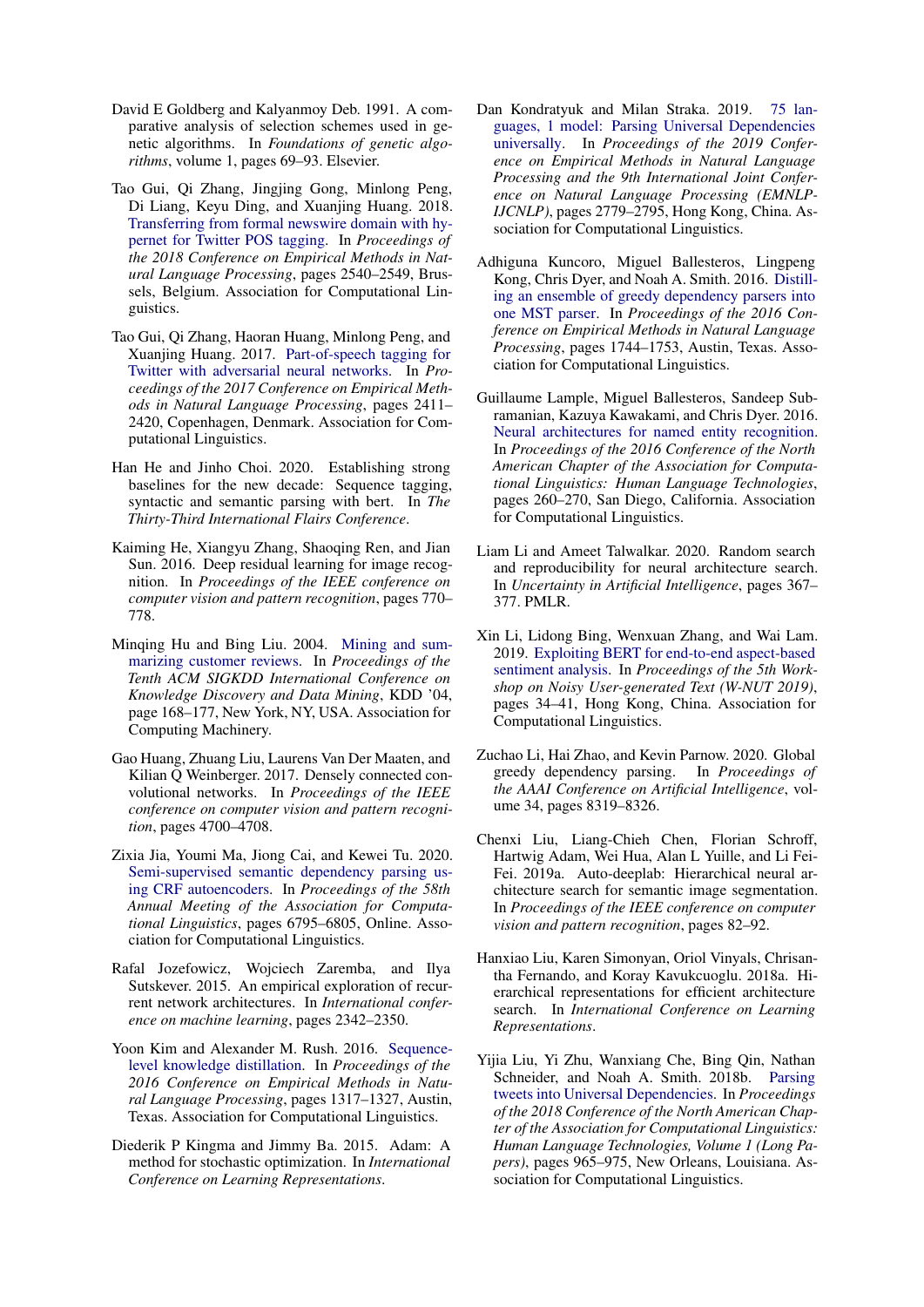- <span id="page-11-14"></span>Yijin Liu, Fandong Meng, Jinchao Zhang, Jinan Xu, Yufeng Chen, and Jie Zhou. 2019b. [GCDT: A global](https://doi.org/10.18653/v1/P19-1233) [context enhanced deep transition architecture for se](https://doi.org/10.18653/v1/P19-1233)[quence labeling.](https://doi.org/10.18653/v1/P19-1233) In *Proceedings of the 57th Annual Meeting of the Association for Computational Linguistics*, pages 2431–2441, Florence, Italy. Association for Computational Linguistics.
- <span id="page-11-6"></span>Yinhan Liu, Myle Ott, Naman Goyal, Jingfei Du, Mandar Joshi, Danqi Chen, Omer Levy, Mike Lewis, Luke Zettlemoyer, and Veselin Stoyanov. 2019c. Roberta: A robustly optimized bert pretraining approach. *arXiv preprint arXiv:1907.11692*.
- <span id="page-11-17"></span>Ilya Loshchilov and Frank Hutter. 2018. Decoupled weight decay regularization. In *International Conference on Learning Representations*.
- <span id="page-11-18"></span>Jouni Luoma and Sampo Pyysalo. 2020. [Exploring](https://www.aclweb.org/anthology/2020.coling-main.78) [cross-sentence contexts for named entity recogni](https://www.aclweb.org/anthology/2020.coling-main.78)[tion with BERT.](https://www.aclweb.org/anthology/2020.coling-main.78) In *Proceedings of the 28th International Conference on Computational Linguistics*, pages 904–914, Barcelona, Spain (Online). International Committee on Computational Linguistics.
- <span id="page-11-5"></span>Xuezhe Ma and Eduard Hovy. 2016. [End-to-end](https://doi.org/10.18653/v1/P16-1101) [sequence labeling via bi-directional LSTM-CNNs-](https://doi.org/10.18653/v1/P16-1101)[CRF.](https://doi.org/10.18653/v1/P16-1101) In *Proceedings of the 54th Annual Meeting of the Association for Computational Linguistics (Volume 1: Long Papers)*, pages 1064–1074, Berlin, Germany. Association for Computational Linguistics.
- <span id="page-11-12"></span>Xuezhe Ma, Zecong Hu, Jingzhou Liu, Nanyun Peng, Graham Neubig, and Eduard Hovy. 2018. [Stack](https://doi.org/10.18653/v1/P18-1130)[pointer networks for dependency parsing.](https://doi.org/10.18653/v1/P18-1130) In *Proceedings of the 56th Annual Meeting of the Association for Computational Linguistics (Volume 1: Long Papers)*, pages 1403–1414, Melbourne, Australia. Association for Computational Linguistics.
- <span id="page-11-16"></span>Ryan McDonald, Fernando Pereira, Kiril Ribarov, and Jan Hajič. 2005. [Non-projective dependency pars](https://www.aclweb.org/anthology/H05-1066)[ing using spanning tree algorithms.](https://www.aclweb.org/anthology/H05-1066) In *Proceedings of Human Language Technology Conference and Conference on Empirical Methods in Natural Language Processing*, pages 523–530, Vancouver, British Columbia, Canada. Association for Computational Linguistics.
- <span id="page-11-1"></span>Tomas Mikolov, Ilya Sutskever, Kai Chen, Greg S Corrado, and Jeff Dean. 2013. Distributed representations of words and phrases and their compositionality. In *Advances in neural information processing systems*, pages 3111–3119.
- <span id="page-11-8"></span>Geoffrey Miller, Peter Todd, and Shailesh Hegde. 1989. Designing neural networks using genetic algorithms. In *3rd International Conference on Genetic Algorithms*, pages 379–384.
- <span id="page-11-15"></span>Khalil Mrini, Franck Dernoncourt, Quan Hung Tran, Trung Bui, Walter Chang, and Ndapa Nakashole. 2020. [Rethinking self-attention: Towards inter](https://doi.org/10.18653/v1/2020.findings-emnlp.65)[pretability in neural parsing.](https://doi.org/10.18653/v1/2020.findings-emnlp.65) In *Findings of the Association for Computational Linguistics: EMNLP*

*2020*, pages 731–742, Online. Association for Computational Linguistics.

- <span id="page-11-11"></span>Dat Quoc Nguyen, Thanh Vu, and Anh Tuan Nguyen. 2020. BERTweet: A pre-trained language model for English Tweets. In *Proceedings of the 2020 Conference on Empirical Methods in Natural Language Processing: System Demonstrations*.
- <span id="page-11-13"></span>Stephan Oepen, Marco Kuhlmann, Yusuke Miyao, Daniel Zeman, Silvie Cinková, Dan Flickinger, Jan Hajic, and Zdenka Uresova. 2015. Semeval 2015 task 18: Broad-coverage semantic dependency parsing. In *Proceedings of the 9th International Workshop on Semantic Evaluation (SemEval 2015)*, pages 915–926.
- <span id="page-11-3"></span>Stephan Oepen, Marco Kuhlmann, Yusuke Miyao, Daniel Zeman, Dan Flickinger, Jan Hajic, Angelina Ivanova, and Yi Zhang. 2014. Semeval 2014 task 8: Broad-coverage semantic dependency parsing. *SemEval 2014*.
- <span id="page-11-10"></span>Olutobi Owoputi, Brendan O'Connor, Chris Dyer, Kevin Gimpel, Nathan Schneider, and Noah A. Smith. 2013. [Improved part-of-speech tagging for](https://www.aclweb.org/anthology/N13-1039) [online conversational text with word clusters.](https://www.aclweb.org/anthology/N13-1039) In *Proceedings of the 2013 Conference of the North American Chapter of the Association for Computational Linguistics: Human Language Technologies*, pages 380–390, Atlanta, Georgia. Association for Computational Linguistics.
- <span id="page-11-4"></span>Jeffrey Pennington, Richard Socher, and Christopher Manning. 2014. Glove: Global vectors for word representation. In *Proceedings of the 2014 conference on empirical methods in natural language processing (EMNLP)*, pages 1532–1543.
- <span id="page-11-0"></span>Matthew Peters, Mark Neumann, Mohit Iyyer, Matt Gardner, Christopher Clark, Kenton Lee, and Luke Zettlemoyer. 2018. [Deep contextualized word rep](https://doi.org/10.18653/v1/N18-1202)[resentations.](https://doi.org/10.18653/v1/N18-1202) In *Proceedings of the 2018 Conference of the North American Chapter of the Association for Computational Linguistics: Human Language Technologies, Volume 1 (Long Papers)*, pages 2227–2237, New Orleans, Louisiana. Association for Computational Linguistics.
- <span id="page-11-9"></span>Hieu Pham, Melody Guan, Barret Zoph, Quoc Le, and Jeff Dean. 2018a. Efficient neural architecture search via parameters sharing. In *International Conference on Machine Learning*, pages 4095–4104.
- <span id="page-11-2"></span>Hieu Pham, Melody Y Guan, Barret Zoph, Quoc V Le, and Jeff Dean. 2018b. Efficient neural architecture search via parameter sharing. In *International Conference on Machine Learning*.
- <span id="page-11-7"></span>Telmo Pires, Eva Schlinger, and Dan Garrette. 2019. [How multilingual is multilingual BERT?](https://doi.org/10.18653/v1/P19-1493) In *Proceedings of the 57th Annual Meeting of the Association for Computational Linguistics*, pages 4996– 5001, Florence, Italy. Association for Computational Linguistics.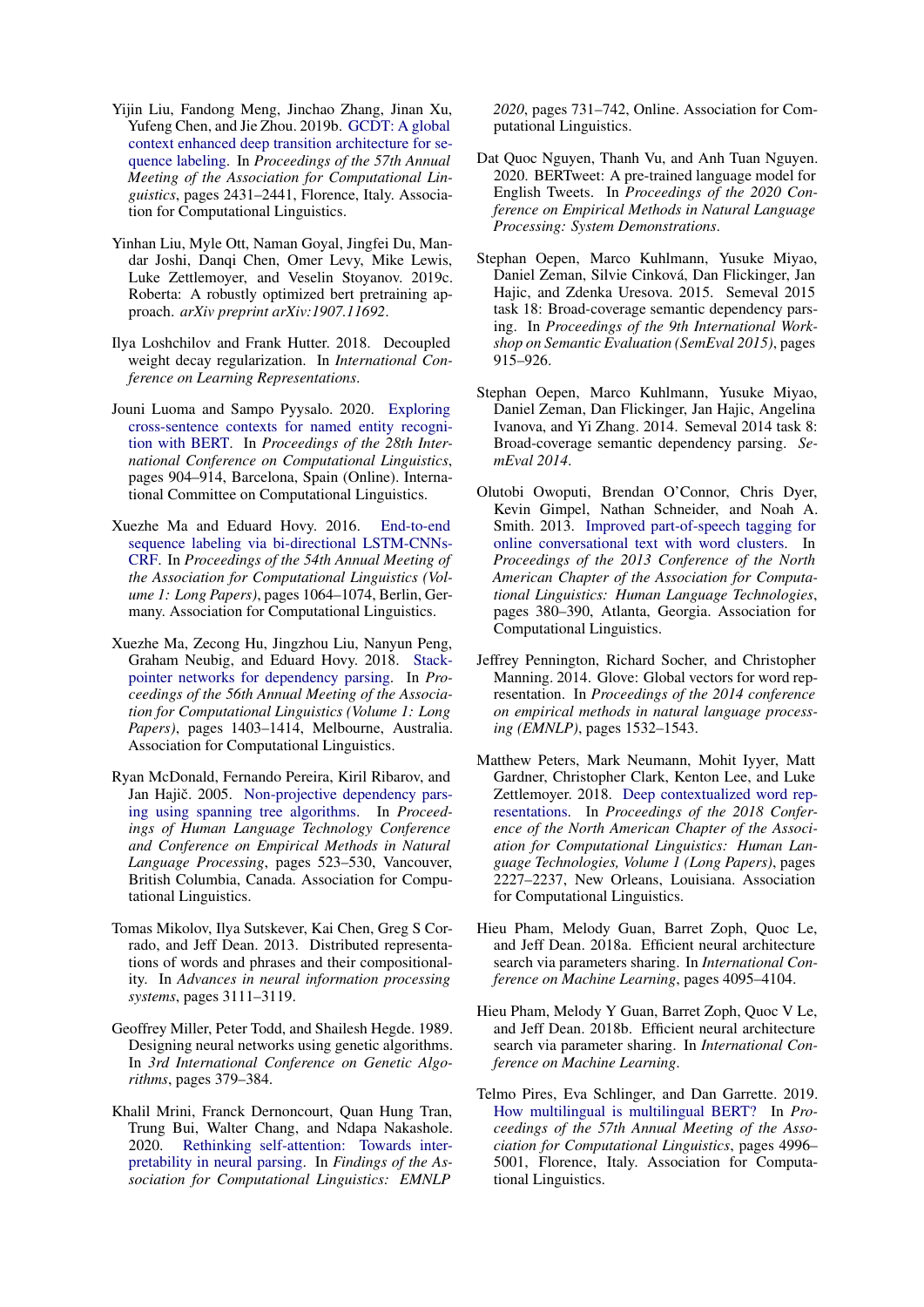- <span id="page-12-18"></span>Maria Pontiki, Dimitris Galanis, Haris Papageorgiou, Ion Androutsopoulos, Suresh Manandhar, Mohammad AL-Smadi, Mahmoud Al-Ayyoub, Yanyan Zhao, Bing Qin, Orphée De Clercq, Véronique Hoste, Marianna Apidianaki, Xavier Tannier, Natalia Loukachevitch, Evgeniy Kotelnikov, Nuria Bel, Salud María Jiménez-Zafra, and Gülşen Eryiğit. 2016. [SemEval-2016 task 5: Aspect based senti](https://doi.org/10.18653/v1/S16-1002)[ment analysis.](https://doi.org/10.18653/v1/S16-1002) In *Proceedings of the 10th International Workshop on Semantic Evaluation (SemEval-2016)*, pages 19–30, San Diego, California. Association for Computational Linguistics.
- <span id="page-12-17"></span>Maria Pontiki, Dimitris Galanis, Haris Papageorgiou, Suresh Manandhar, and Ion Androutsopoulos. 2015. [SemEval-2015 task 12: Aspect based sentiment](https://doi.org/10.18653/v1/S15-2082) [analysis.](https://doi.org/10.18653/v1/S15-2082) In *Proceedings of the 9th International Workshop on Semantic Evaluation (SemEval 2015)*, pages 486–495, Denver, Colorado. Association for Computational Linguistics.
- <span id="page-12-16"></span>Maria Pontiki, Dimitris Galanis, John Pavlopoulos, Harris Papageorgiou, Ion Androutsopoulos, and Suresh Manandhar. 2014. [SemEval-2014 task 4: As](https://doi.org/10.3115/v1/S14-2004)[pect based sentiment analysis.](https://doi.org/10.3115/v1/S14-2004) In *Proceedings of the 8th International Workshop on Semantic Evaluation (SemEval 2014)*, pages 27–35, Dublin, Ireland. Association for Computational Linguistics.
- <span id="page-12-2"></span>Esteban Real, Alok Aggarwal, Yanping Huang, and Quoc V Le. 2019. Regularized evolution for image classifier architecture search. In *Proceedings of the aaai conference on artificial intelligence*, volume 33, pages 4780–4789.
- <span id="page-12-11"></span>Esteban Real, Sherry Moore, Andrew Selle, Saurabh Saxena, Yutaka Leon Suematsu, Jie Tan, Quoc V Le, and Alexey Kurakin. 2017. Large-scale evolution of image classifiers. In *International Conference on Machine Learning*, pages 2902–2911.
- <span id="page-12-15"></span>Alan Ritter, Sam Clark, Mausam, and Oren Etzioni. 2011. [Named entity recognition in tweets: An ex](https://www.aclweb.org/anthology/D11-1141)[perimental study.](https://www.aclweb.org/anthology/D11-1141) In *Proceedings of the 2011 Conference on Empirical Methods in Natural Language Processing*, pages 1524–1534, Edinburgh, Scotland, UK. Association for Computational Linguistics.
- <span id="page-12-0"></span>Cicero D Santos and Bianca Zadrozny. 2014. Learning character-level representations for part-of-speech tagging. In *Proceedings of the 31st international conference on machine learning (ICML-14)*, pages 1818–1826.
- <span id="page-12-20"></span>Tal Schuster, Ori Ram, Regina Barzilay, and Amir Globerson. 2019. [Cross-lingual alignment of con](https://doi.org/10.18653/v1/N19-1162)[textual word embeddings, with applications to zero](https://doi.org/10.18653/v1/N19-1162)[shot dependency parsing.](https://doi.org/10.18653/v1/N19-1162) In *Proceedings of the 2019 Conference of the North American Chapter of the Association for Computational Linguistics: Human Language Technologies, Volume 1 (Long and Short Papers)*, pages 1599–1613, Minneapolis, Minnesota. Association for Computational Linguistics.
- <span id="page-12-3"></span>David R So, Chen Liang, and Quoc V Le. 2019. The evolved transformer. In *International Conference on Machine Learning*.
- <span id="page-12-10"></span>Kenneth O Stanley and Risto Miikkulainen. 2002. Evolving neural networks through augmenting topologies. *Evolutionary computation*, 10(2):99– 127.
- <span id="page-12-1"></span>Jana Straková, Milan Straka, and Jan Hajic. 2019. [Neu](https://doi.org/10.18653/v1/P19-1527)[ral architectures for nested NER through lineariza](https://doi.org/10.18653/v1/P19-1527)[tion.](https://doi.org/10.18653/v1/P19-1527) In *Proceedings of the 57th Annual Meeting of the Association for Computational Linguistics*, pages 5326–5331, Florence, Italy. Association for Computational Linguistics.
- <span id="page-12-12"></span>Masanori Suganuma, Shinichi Shirakawa, and Tomoharu Nagao. 2017. A genetic programming approach to designing convolutional neural network architectures. In *Proceedings of the genetic and evolutionary computation conference*, pages 497–504.
- <span id="page-12-5"></span>Beth M. Sundheim. 1995. Named entity task definition, version 2.1. In *Proceedings of the Sixth Message Understanding Conference*, pages 319–332.
- <span id="page-12-4"></span>Richard S Sutton and Andrew G Barto. 1992. *Reinforcement learning: An introduction*. MIT press.
- <span id="page-12-9"></span>Christian Szegedy, Vincent Vanhoucke, Sergey Ioffe, Jon Shlens, and Zbigniew Wojna. 2016. Rethinking the inception architecture for computer vision. In *Proceedings of the IEEE conference on computer vision and pattern recognition*, pages 2818–2826.
- <span id="page-12-7"></span>Lucien Tesnière. 1959. éléments de syntaxe structurale. *Editions Klincksieck*.
- <span id="page-12-13"></span>Erik F. Tjong Kim Sang. 2002. [Introduction to the](https://www.aclweb.org/anthology/W02-2024) [CoNLL-2002 shared task: Language-independent](https://www.aclweb.org/anthology/W02-2024) [named entity recognition.](https://www.aclweb.org/anthology/W02-2024) In *COLING-02: The 6th Conference on Natural Language Learning 2002 (CoNLL-2002)*.
- <span id="page-12-6"></span>Erik F. Tjong Kim Sang and Sabine Buchholz. 2000. [Introduction to the CoNLL-2000 shared task chunk](https://www.aclweb.org/anthology/W00-0726)[ing.](https://www.aclweb.org/anthology/W00-0726) In *Fourth Conference on Computational Natural Language Learning and the Second Learning Language in Logic Workshop*.
- <span id="page-12-14"></span>Erik F. Tjong Kim Sang and Fien De Meulder. 2003. [Introduction to the CoNLL-2003 shared task:](https://www.aclweb.org/anthology/W03-0419) [Language-independent named entity recognition.](https://www.aclweb.org/anthology/W03-0419) In *Proceedings of the Seventh Conference on Natural Language Learning at HLT-NAACL 2003*, pages 142–147.
- <span id="page-12-8"></span>Ashish Vaswani, Noam Shazeer, Niki Parmar, Jakob Uszkoreit, Llion Jones, Aidan N Gomez, Łukasz Kaiser, and Illia Polosukhin. 2017. Attention is all you need. In *Advances in neural information processing systems*, pages 5998–6008.
- <span id="page-12-19"></span>Xinyu Wang, Jingxian Huang, and Kewei Tu. 2019. [Second-order semantic dependency parsing with](https://doi.org/10.18653/v1/P19-1454) [end-to-end neural networks.](https://doi.org/10.18653/v1/P19-1454) In *Proceedings of the*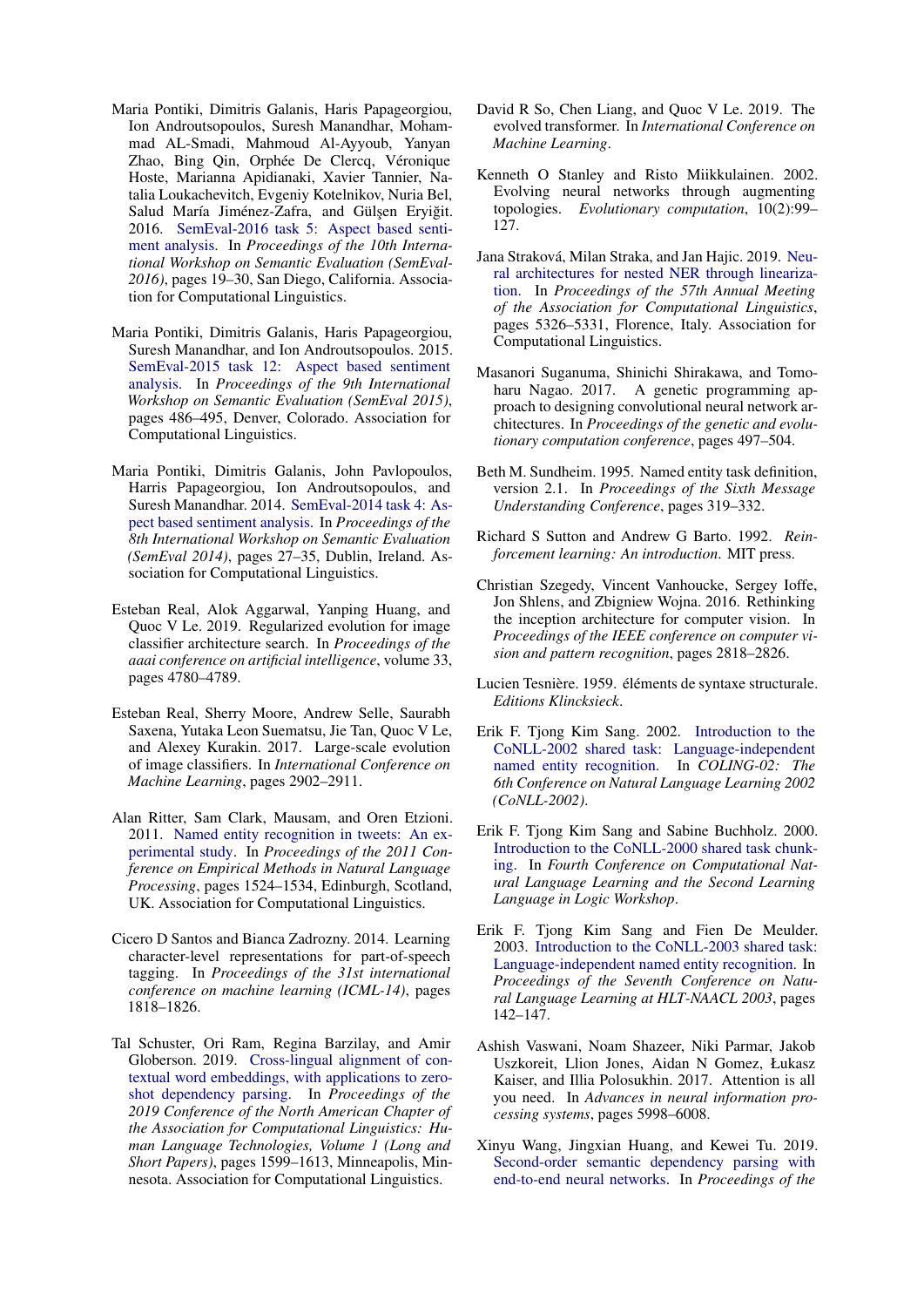*57th Annual Meeting of the Association for Computational Linguistics*, pages 4609–4618, Florence, Italy. Association for Computational Linguistics.

- <span id="page-13-11"></span>Xinyu Wang, Yong Jiang, Nguyen Bach, Tao Wang, Fei Huang, and Kewei Tu. 2020a. [Structure-level](https://doi.org/10.18653/v1/2020.acl-main.304) [knowledge distillation for multilingual sequence la](https://doi.org/10.18653/v1/2020.acl-main.304)[beling.](https://doi.org/10.18653/v1/2020.acl-main.304) In *Proceedings of the 58th Annual Meeting of the Association for Computational Linguistics*, pages 3317–3330, Online. Association for Computational Linguistics.
- <span id="page-13-16"></span>Xinyu Wang, Yong Jiang, Nguyen Bach, Tao Wang, Zhongqiang Huang, Fei Huang, and Kewei Tu. 2021a. Improving Named Entity Recognition by External Context Retrieving and Cooperative Learning. In *the Joint Conference of the 59th Annual Meeting of the Association for Computational Linguistics and the 11th International Joint Conference on Natural Language Processing (ACL-IJCNLP 2021)*. Association for Computational Linguistics.
- <span id="page-13-0"></span>Xinyu Wang, Yong Jiang, Nguyen Bach, Tao Wang, Huang Zhongqiang, Fei Huang, and Kewei Tu. 2020b. More embeddings, better sequence labelers? In *Findings of EMNLP*, Online.
- <span id="page-13-15"></span>Xinyu Wang, Yong Jiang, Zhaohui Yan, Zixia Jia, Nguyen Bach, Tao Wang, Zhongqiang Huang, Fei Huang, and Kewei Tu. 2021b. Structural Knowledge Distillation: Tractably Distilling Information for Structured Predictor. In *the Joint Conference of the 59th Annual Meeting of the Association for Computational Linguistics and the 11th International Joint Conference on Natural Language Processing (ACL-IJCNLP 2021)*. Association for Computational Linguistics.
- <span id="page-13-14"></span>Xinyu Wang and Kewei Tu. 2020. [Second-order neural](https://www.aclweb.org/anthology/2020.aacl-main.12) [dependency parsing with message passing and end](https://www.aclweb.org/anthology/2020.aacl-main.12)[to-end training.](https://www.aclweb.org/anthology/2020.aacl-main.12) In *Proceedings of the 1st Conference of the Asia-Pacific Chapter of the Association for Computational Linguistics and the 10th International Joint Conference on Natural Language Processing*, pages 93–99, Suzhou, China. Association for Computational Linguistics.
- <span id="page-13-12"></span>Zhenkai Wei, Yu Hong, Bowei Zou, Meng Cheng, and Jianmin Yao. 2020. [Don't eclipse your arts due to](https://doi.org/10.18653/v1/2020.acl-main.339) [small discrepancies: Boundary repositioning with](https://doi.org/10.18653/v1/2020.acl-main.339) [a pointer network for aspect extraction.](https://doi.org/10.18653/v1/2020.acl-main.339) In *Proceedings of the 58th Annual Meeting of the Association for Computational Linguistics*, pages 3678– 3684, Online. Association for Computational Linguistics.
- <span id="page-13-1"></span>Ronald J Williams. 1992. Simple statistical gradientfollowing algorithms for connectionist reinforcement learning. *Machine learning*, 8(3-4):229–256.
- <span id="page-13-5"></span>Martin Wistuba. 2018. Deep learning architecture search by neuro-cell-based evolution with functionpreserving mutations. In *Joint European Conference on Machine Learning and Knowledge Discovery in Databases*, pages 243–258. Springer.
- <span id="page-13-2"></span>Shijie Wu and Mark Dredze. 2019. [Beto, bentz, be](https://doi.org/10.18653/v1/D19-1077)[cas: The surprising cross-lingual effectiveness of](https://doi.org/10.18653/v1/D19-1077) [BERT.](https://doi.org/10.18653/v1/D19-1077) In *Proceedings of the 2019 Conference on Empirical Methods in Natural Language Processing and the 9th International Joint Conference on Natural Language Processing (EMNLP-IJCNLP)*, pages 833–844, Hong Kong, China. Association for Computational Linguistics.
- <span id="page-13-3"></span>L. Xie and A. Yuille. 2017. Genetic cnn. In *2017 IEEE International Conference on Computer Vision (ICCV)*, pages 1388–1397.
- <span id="page-13-10"></span>Hu Xu, Bing Liu, Lei Shu, and Philip Yu. 2019. [BERT](https://doi.org/10.18653/v1/N19-1242) [post-training for review reading comprehension and](https://doi.org/10.18653/v1/N19-1242) [aspect-based sentiment analysis.](https://doi.org/10.18653/v1/N19-1242) In *Proceedings of the 2019 Conference of the North American Chapter of the Association for Computational Linguistics: Human Language Technologies, Volume 1 (Long and Short Papers)*, pages 2324–2335, Minneapolis, Minnesota. Association for Computational Linguistics.
- <span id="page-13-9"></span>Hu Xu, Bing Liu, Lei Shu, and Philip S. Yu. 2018. [Dou](https://doi.org/10.18653/v1/P18-2094)[ble embeddings and CNN-based sequence labeling](https://doi.org/10.18653/v1/P18-2094) [for aspect extraction.](https://doi.org/10.18653/v1/P18-2094) In *Proceedings of the 56th Annual Meeting of the Association for Computational Linguistics (Volume 2: Short Papers)*, pages 592– 598, Melbourne, Australia. Association for Computational Linguistics.
- <span id="page-13-8"></span>Ikuya Yamada, Akari Asai, Hiroyuki Shindo, Hideaki Takeda, and Yuji Matsumoto. 2020. [LUKE: Deep](https://doi.org/10.18653/v1/2020.emnlp-main.523) [contextualized entity representations with entity](https://doi.org/10.18653/v1/2020.emnlp-main.523)[aware self-attention.](https://doi.org/10.18653/v1/2020.emnlp-main.523) In *Proceedings of the 2020 Conference on Empirical Methods in Natural Language Processing (EMNLP)*, pages 6442–6454, Online. Association for Computational Linguistics.
- <span id="page-13-6"></span>Zhilin Yang, Zihang Dai, Yiming Yang, Jaime Carbonell, Russ R Salakhutdinov, and Quoc V Le. 2019. Xlnet: Generalized autoregressive pretraining for language understanding. In *Advances in neural information processing systems*, pages 5753–5763.
- <span id="page-13-7"></span>Juntao Yu, Bernd Bohnet, and Massimo Poesio. 2020. [Named entity recognition as dependency parsing.](https://doi.org/10.18653/v1/2020.acl-main.577) In *Proceedings of the 58th Annual Meeting of the Association for Computational Linguistics*, pages 6470– 6476, Online. Association for Computational Linguistics.
- <span id="page-13-13"></span>Yu Zhang, Zhenghua Li, and Min Zhang. 2020. [Effi](https://doi.org/10.18653/v1/2020.acl-main.302)[cient second-order TreeCRF for neural dependency](https://doi.org/10.18653/v1/2020.acl-main.302) [parsing.](https://doi.org/10.18653/v1/2020.acl-main.302) In *Proceedings of the 58th Annual Meeting of the Association for Computational Linguistics*, pages 3295–3305, Online. Association for Computational Linguistics.
- <span id="page-13-4"></span>Zhao Zhong, Junjie Yan, Wei Wu, Jing Shao, and Cheng-Lin Liu. 2018. Practical block-wise neural network architecture generation. In *Proceedings of the IEEE conference on computer vision and pattern recognition*, pages 2423–2432.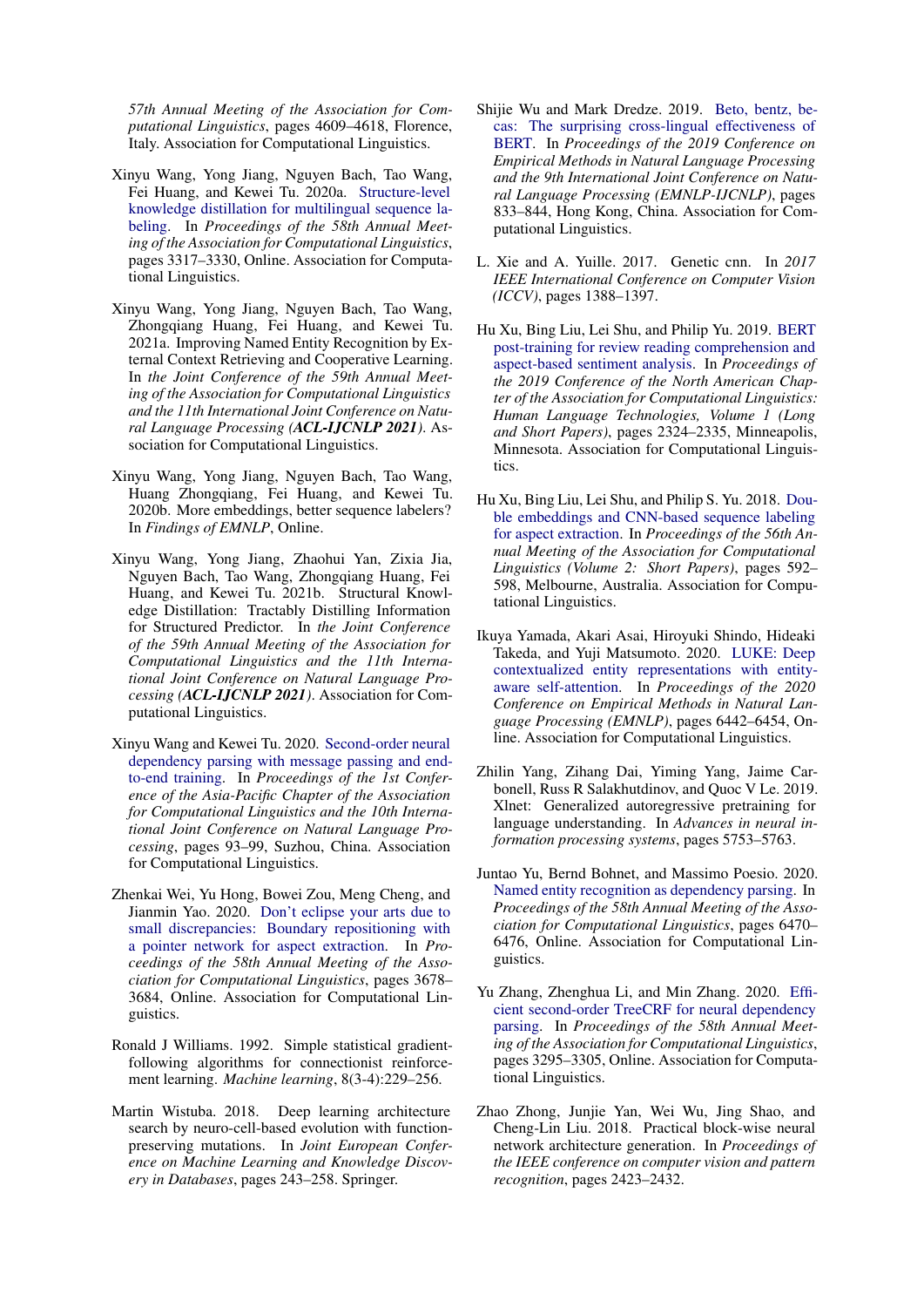- <span id="page-14-5"></span>Junru Zhou and Hai Zhao. 2019. [Head-Driven Phrase](https://doi.org/10.18653/v1/P19-1230) [Structure Grammar parsing on Penn Treebank.](https://doi.org/10.18653/v1/P19-1230) In *Proceedings of the 57th Annual Meeting of the Association for Computational Linguistics*, pages 2396–2408, Florence, Italy. Association for Computational Linguistics.
- <span id="page-14-1"></span>Wei Zhu, Xiaoling Wang, Xipeng Qiu, Yuan Ni, and Guotong Xie. 2020. Autotrans: Automating transformer design via reinforced architecture search. *arXiv preprint arXiv:2009.02070*.
- <span id="page-14-0"></span>Barret Zoph and Quoc V Le. 2017. Neural architecture search with reinforcement learning. In *International Conference on Learning Representations*.
- <span id="page-14-2"></span>Barret Zoph, Vijay Vasudevan, Jonathon Shlens, and Quoc V Le. 2018. Learning transferable architectures for scalable image recognition. In *Proceedings of the IEEE conference on computer vision and pattern recognition*, pages 8697–8710.

## <span id="page-14-3"></span>A Detailed Configurations

Evaluation To evaluate our models, We use F1 score to evaluate NER, Chunking and AE, use accuracy to evaluate POS Tagging, use unlabeled attachment score (UAS) and labeled attachment score (LAS) to evaluate DP, and use labeled F1 score to evaluate SDP.

Task Models and Controller For sequencestructured tasks (i.e., NER, POS tagging, chunking, aspect extraction), we use a batch size of 32 sentences and an SGD optimizer with a learning rate of 0.1. We anneal the learning rate by 0.5 when there is no accuracy improvement on the development set for 5 epochs. We set the maximum training epoch to 150. For graph-structured tasks (i.e., DP and SDP), we use Adam [\(Kingma and Ba,](#page-10-19) [2015\)](#page-10-19) to optimize the model with a learning rate of 0.002. We anneal the learning rate by 0.75 for every 5000 iterations following [Dozat and Manning](#page-9-12) [\(2017\)](#page-9-12). We set the maximum training epoch to 300. For DP, we run the maximum spanning tree [\(McDon](#page-11-16)[ald et al.,](#page-11-16) [2005\)](#page-11-16) algorithm to output valid trees in testing. We fix the hyper-parameters of the task models.

We tune the learning rate for the controller among  $\{0.1, 0.2, 0.3, 0.4, 0.5\}$  and the discount factor among  $\{0.1, 0.3, 0.5, 0.7, 0.9\}$  on the same dataset in Section [5.2.](#page-6-4) We search for the hyperparameter through grid search and find a learning rate of 0.1 and a discount factor of 0.5 performs the best on the development set. The controller's parameters are initialized to all 0 so that each candidate is selected evenly in the first two time steps. We use Stochastic Gradient Descent (SGD) to optimize the controller. The training time depends on the task and dataset size. Take the CoNLL English NER dataset as an example. It takes 45 GPU hours to train the controller for 30 steps on a single Tesla P100 GPU, which is an acceptable training time in practice.

<span id="page-14-4"></span>Sources of Embeddings The sources of the embeddings that we used are listed in Table [7.](#page-15-0)

## B Additional Analysis

## B.1 Document-Level and Sentence-Level Representations

Recently, models with document-level word representations extracted from transformer-based embeddings significantly outperform models with sentence-level word representations in NER [\(De](#page-9-1)[vlin et al.,](#page-9-1) [2019;](#page-9-1) [Yu et al.,](#page-13-7) [2020;](#page-13-7) [Yamada et al.,](#page-13-8) [2020\)](#page-13-8). However, there are a lot of application scenarios that document contexts are unavailable. We replace the document-level word representations from transformer-based embeddings (i.e., XLM-R and BERT embeddings) with the sentence-level word representations. Results are shown in Table [8.](#page-15-1) We report the test results of All to show how the gap between ACE and All changes with different kinds of representations. We report the test accuracy of the models with the highest development accuracy following [Yamada et al.](#page-13-8) [\(2020\)](#page-13-8) for a fair comparison. Empirical results show that the document-level representations can significantly improve the accuracy of ACE. Comparing with models with sentence-level representations, the averaged accuracy gap between ACE and All is enhanced from 0.7 to 1.7 with document-level representations, which shows that the advantage of ACE becomes stronger with document-level representations.

## B.2 Fine-tuned Models Versus ACE

To fine-tune the embeddings, we use AdamW [\(Loshchilov and Hutter,](#page-11-17) [2018\)](#page-11-17) optimizer with a learning rate of  $5 \times 10^{-6}$  and trained the contextualized embeddings with the task for 10 epochs. We use a batch size of 32 for BERT, M-BERT and use a batch size of 4 for XLM-R, RoBERTa and XLNet. A comparison between ACE and the finetuned embeddings that we used in ACE is shown in Table [9,](#page-17-0) [10.](#page-17-1) Results show that ACE can further improve the accuracy of fine-tuned models.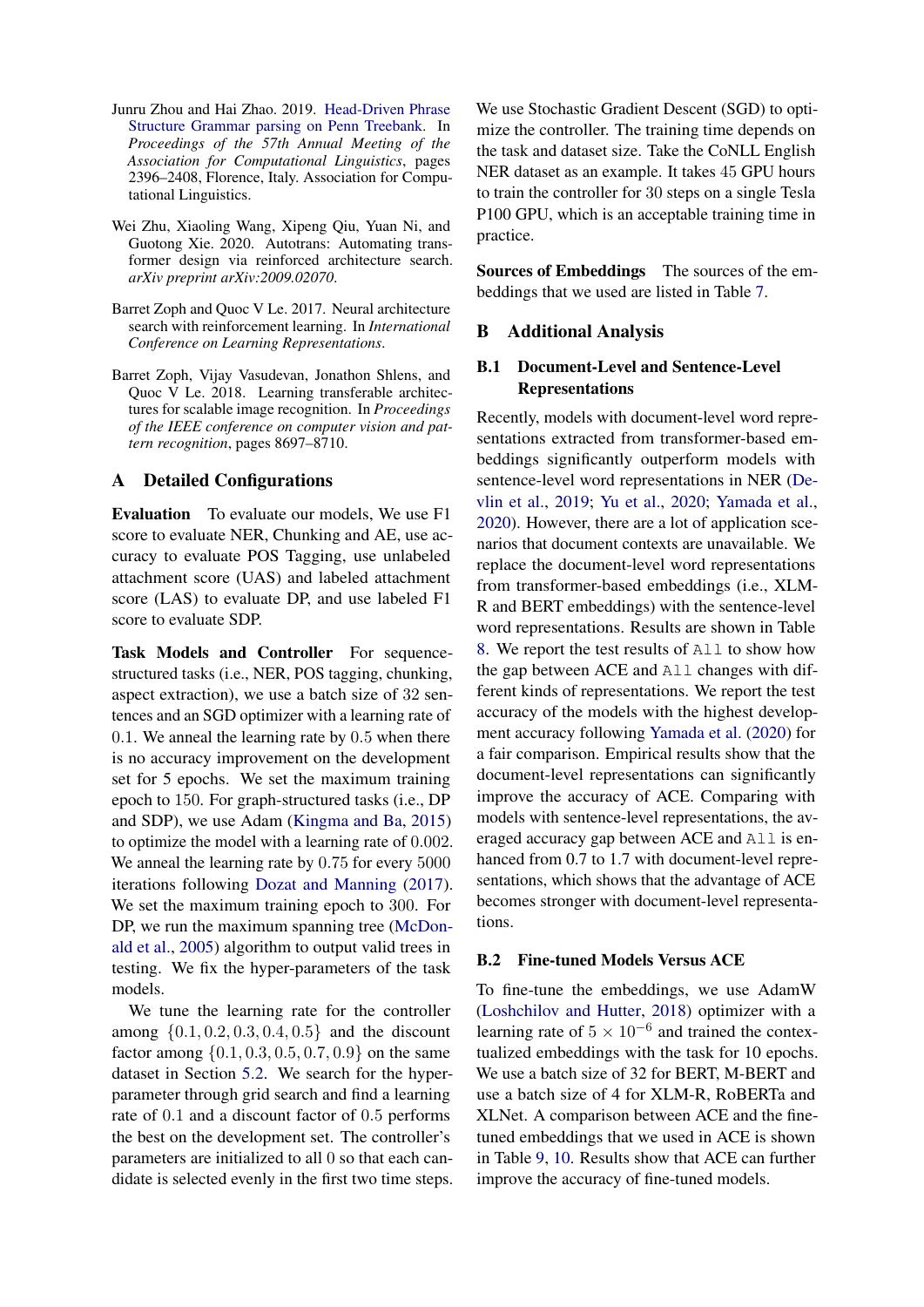<span id="page-15-0"></span>

| <b>EMBEDDING</b>       | <b>RESOURCE</b>          | URL                                                  |
|------------------------|--------------------------|------------------------------------------------------|
| GloVe                  | Pennington et al. (2014) | nlp.stanford.edu/projects/glove                      |
| fastText               | Bojanowski et al. (2017) | github.com/facebookresearch/fastText                 |
| ELMo                   | Peters et al. (2018)     | github.com/allenai/allennlp                          |
| ELMo (Other languages) | Schuster et al. (2019)   | github.com/TalSchuster/CrossLingualContextualEmb     |
| <b>BERT</b>            | Devlin et al. $(2019)$   | huggingface.co/bert-base-cased                       |
| M-BERT                 | Devlin et al. $(2019)$   | huggingface.co/bert-base-multilingual-cased          |
| BERT (Dutch)           | wietsedy                 | huqqinqface.co/wietsedv/bert-base-dutch-cased        |
| <b>BERT</b> (German)   | dbmdz.                   | huggingface.co/bert-base-german-dbmdz-cased          |
| BERT (Spanish)         | decuchile                | huggingface.co/dccuchile/bert-base-spanish-wwm-cased |
| <b>BERT</b> (Turkish)  | dbmdz                    | huggingface.co/dbmdz/bert-base-turkish-cased         |
| XLM-R                  | Conneau et al. (2020)    | huggingface.co/xlm-roberta-large                     |
| <b>RoBERTa</b>         | Liu et al. $(2019c)$     | huggingface.co/roberta-large                         |
| <b>XLNet</b>           | Yang et al. (2019)       | huggingface.co/xlnet-large-cased                     |

Table 7: The embeddings we used in our experiments. The URL is where we downloaded the embeddings.

<span id="page-15-1"></span>

|                          | de   | de <sub>06</sub> | en   | es   | nl   |
|--------------------------|------|------------------|------|------|------|
| All+sent                 | 86.8 | 90.1             | 93.3 | 90.0 | 94.4 |
| $ACE + sent$             | 87.1 | 90.5             | 93.6 | 92.4 | 94.6 |
| <b>BERT</b> (2019)       |      |                  | 92.8 |      |      |
| Akbik et al. (2019)      |      | 88.3             | 93.2 |      | 90.4 |
| Yu et al. (2020)         | 86.4 | 90.3             | 93.5 | 90.3 | 94.7 |
| Yamada et al. (2020)     |      |                  | 94.3 |      |      |
| Luoma and Pyysalo (2020) | 87.3 |                  | 93.7 | 88.3 | 93.5 |
| Wang et al. $(2021a)$    |      |                  | 93.9 |      |      |
| $All+doc$                | 87.5 | 90.8             | 94.0 | 90.7 | 93.7 |
| $ACE+doc$                | 88.3 |                  | 94.6 | 95.9 | 95.7 |

Table 8: Comparison of models with and without document contexts on NER. +sent/+doc: models with sentence-/document-level embeddings.

#### B.3 Retraining

Most of the work [\(Zoph and Le,](#page-14-0) [2017;](#page-14-0) [Zoph et al.,](#page-14-2) [2018;](#page-14-2) [Pham et al.,](#page-11-2) [2018b;](#page-11-2) [So et al.,](#page-12-3) [2019;](#page-12-3) [Zhu et al.,](#page-14-1) [2020\)](#page-14-1) in NAS retrains the searched neural architecture from scratch so that the hyper-parameters of the searched model can be modified or trained on larger datasets. To show whether our searched embedding concatenation is helpful to the task, we retrain the task model with the embedding concatenations on the same dataset from scratch. For the experiment, we use the same dataset settings as in Section [4.3.1.](#page-6-0) We train the searched embedding concatenation of each run from ACE 3 times (therefore, 9 runs for each dataset).

Table [12](#page-17-2) shows the comparison between retrained models with the searched embedding concatenation from ACE and All. The results show that the retrained models are competitive with ACE in SDP and in chunking. However, in another three tasks, the retrained models perform inferior to ACE. The possible reason is that the model at each step is initialized by the trained model of previous step. The retrained models outperform All in all tasks, which shows the effectiveness of the searched embedding concatenations.

# B.4 Effect of Embeddings in the Searched Embedding Concatenations

There is no clear conclusion on what concatenation of embeddings is helpful to most of the tasks. We analyze the best searched embedding concatenations by ACE over different structured outputs, semantic/syntactic type, and monolingual/multilingual tasks. The percentage of each embedding selected by the best concatenations from all experiments of ACE are shown in Table [13.](#page-17-3) The best embedding concatenation varies over the output structure, syntactic/semantic level of understanding, and the language. The experimental results show that it is essential to select embeddings for each kind of task separately. However, we also find that the embeddings are strong in specific settings. In comparison to the sequence-structured and graph-structured tasks, we find that M-BERT and ELMo are only frequently selected in sequencestructured tasks while XLM-R embeddings are always selected in graph-structured tasks. For Flair embeddings, the forward and backward model are evenly selected. We suspect one direction of Flair embeddings is strong enough. Therefore concatenating the embeddings from two directions together cannot further improve the accuracy. For non-contextualized embeddings, pretrained word embeddings are frequently selected in sequencestructured tasks, and character embeddings are not. When we dig deeper into the semantic and syntactic type of these two structured outputs, we find that in all best concatenations, BERT embeddings are selected in all syntactic sequence-structured tasks, and Flair, M-Flair, word, and XLM-R embeddings are selected in syntactic graph-structured tasks. In multilingual tasks, all best concatenations in multilingual NER tasks select M-BERT embeddings while M-BERT is rarely selected in multilingual AE tasks. The monolingual Flair embeddings are always selected in NER tasks, and XLM-R is more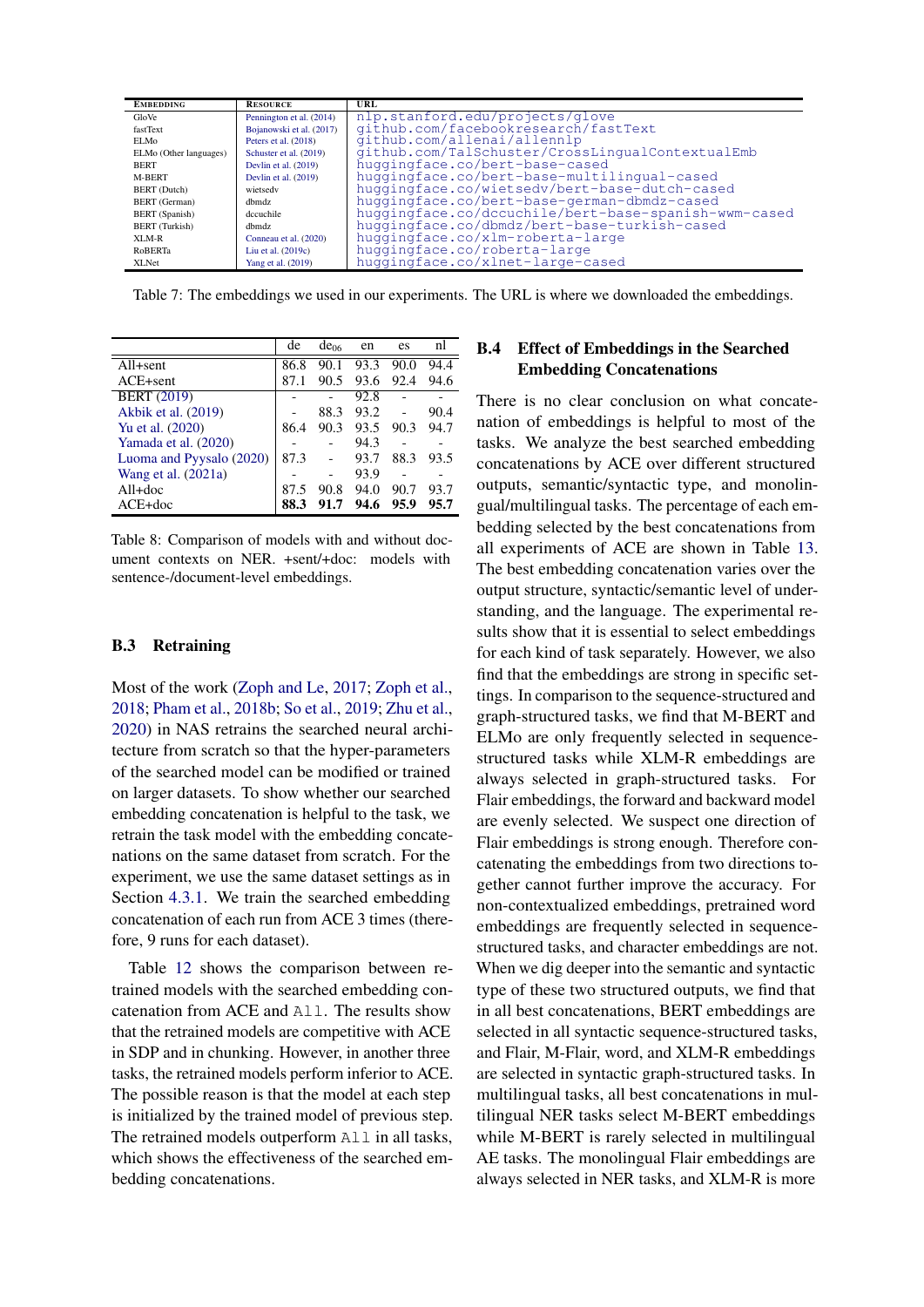frequently selected in multilingual tasks than monolingual sequence-structured tasks (SS).